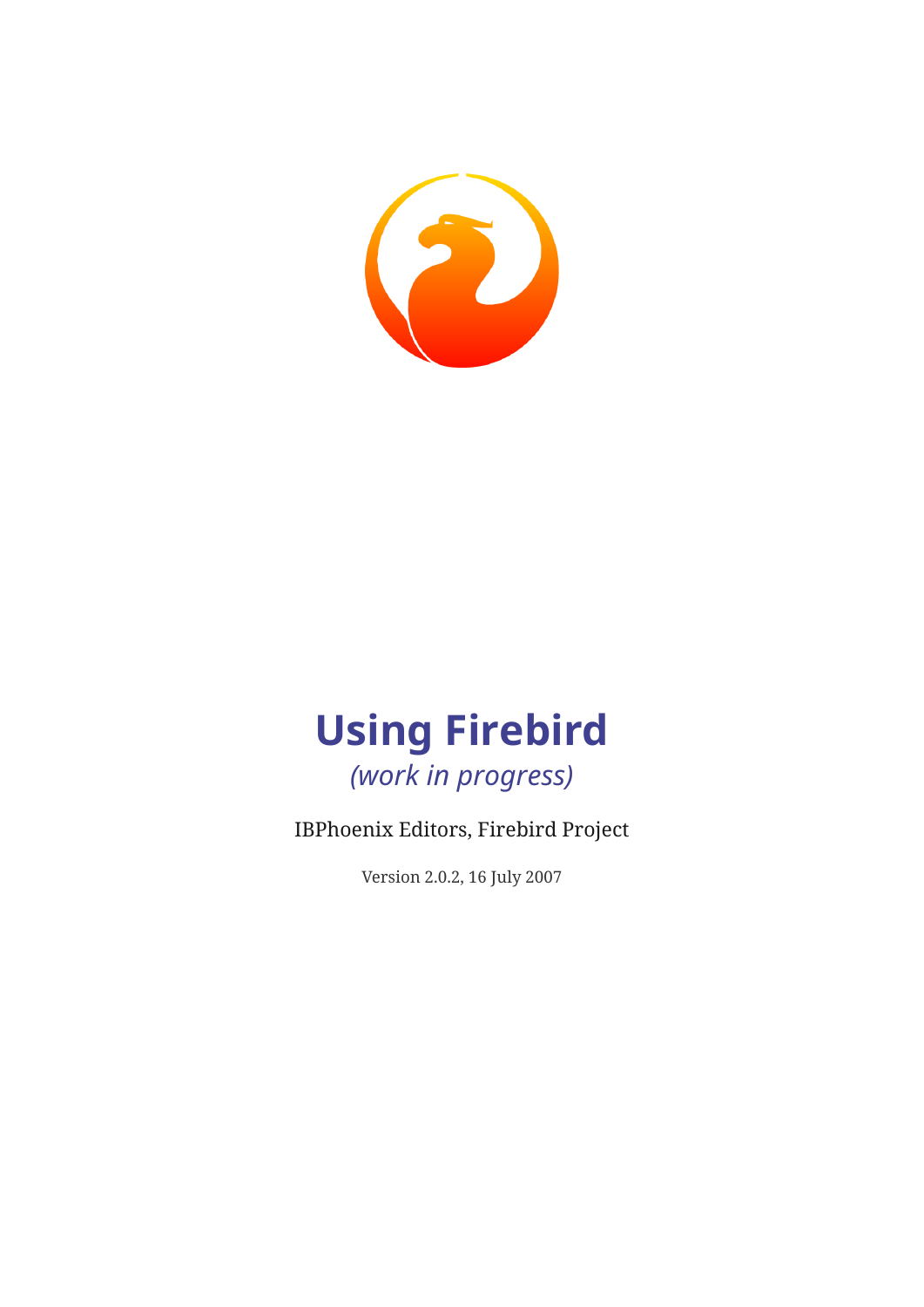# **Table of Contents**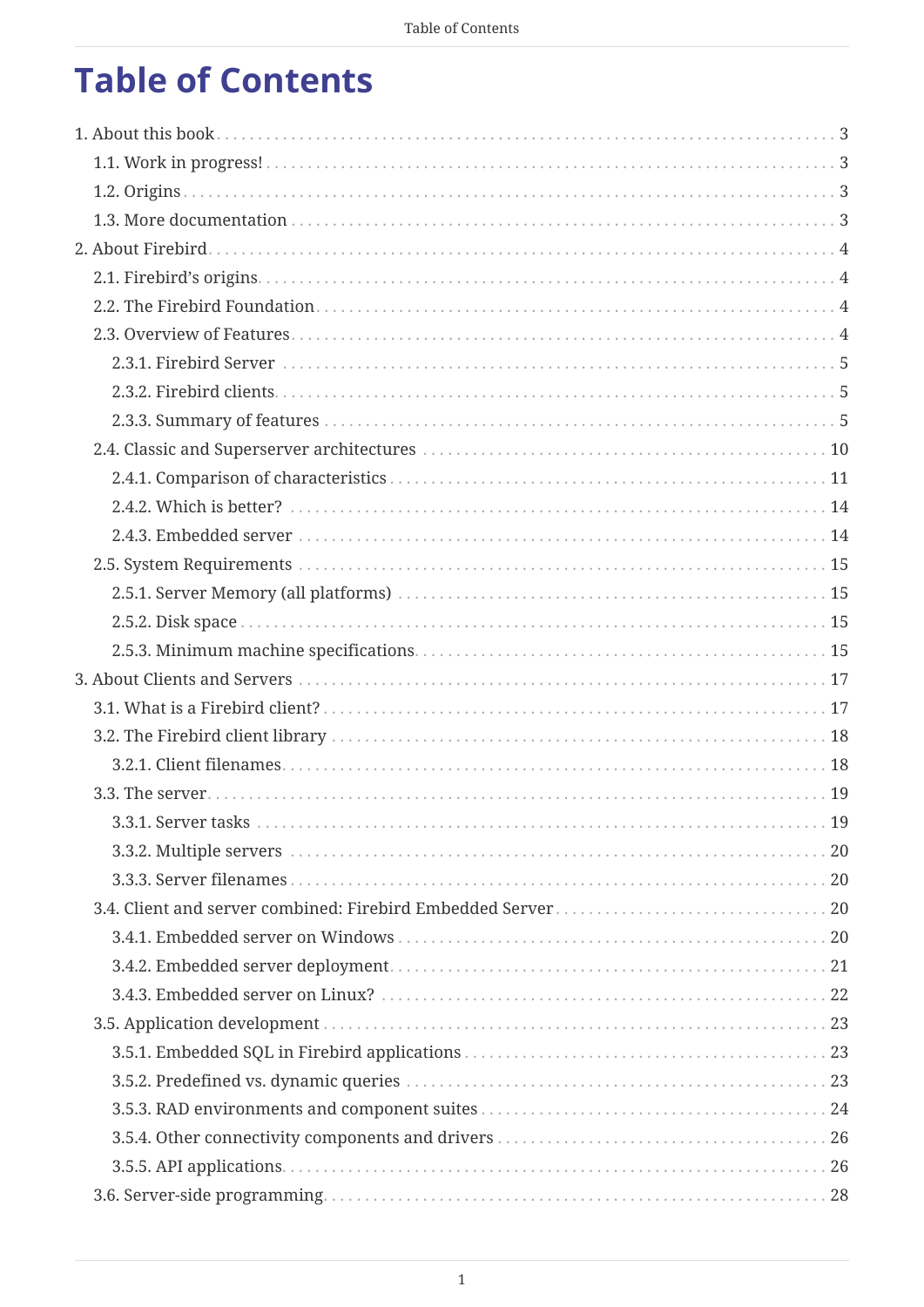#### Table of Contents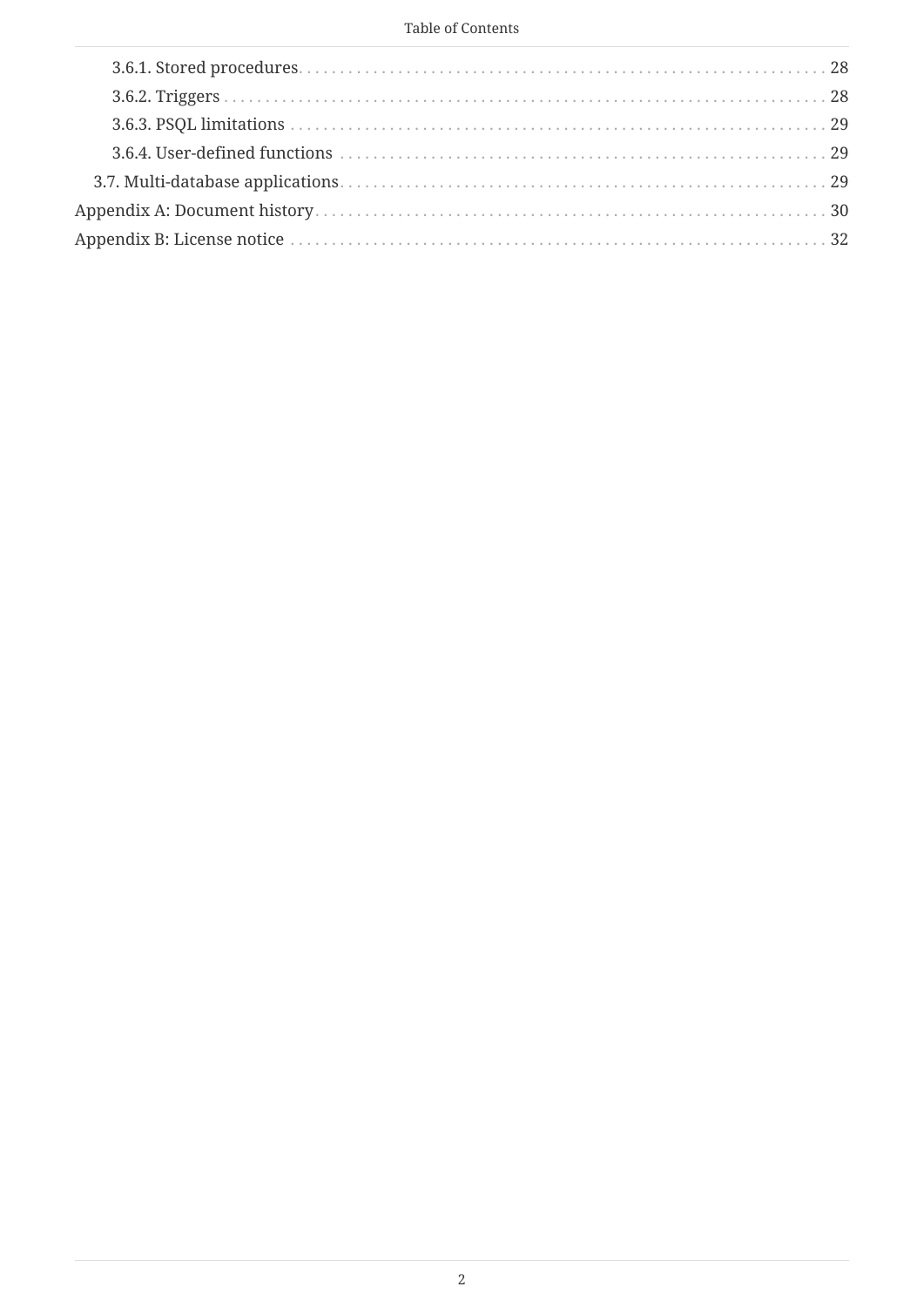# <span id="page-3-0"></span>**Chapter 1. About this book**

## <span id="page-3-1"></span>**1.1. Work in progress!**

This document is a work in progress. The Firebird documenters — all volunteers who work on this project in their spare time — will publish more chapters as they go along. As we are but a few, the pace is pretty slow. However, the few chapters that *are* present are up to date and will hopefully be a useful source of information for you.

If you find any errors or inconsistencies, please report them to the maintainers. Email addresses are at the end of the book.

## <span id="page-3-2"></span>**1.2. Origins**

*Using Firebird* is not a new book. The [IBPhoenix](https://www.ibphoenix.com) editors wrote it years ago for distribution on their Developer's CD, when Firebird was still at version 1.0. Since then, we have seen the arrival of Firebird 1.5 and 2.0, and most of the book is now in serious need of updating. In 2005 the IBPhoenix company decided to open-source the entire 26-chapter manual and hand it over to the Firebird Project for upgrading and maintenance.

We would like to thank IBPhoenix here for making this work freely available.

## <span id="page-3-3"></span>**1.3. More documentation**

If you're new to Firebird or want to brush up on the basics, read the *Firebird Quick Start Guide* first. There's one available for every version of Firebird. Pick up yours from [https://www.firebirdsql.org/](https://www.firebirdsql.org/en/documentation/) [en/documentation/.](https://www.firebirdsql.org/en/documentation/) This is also a good starting place to find links to more Firebird documentation.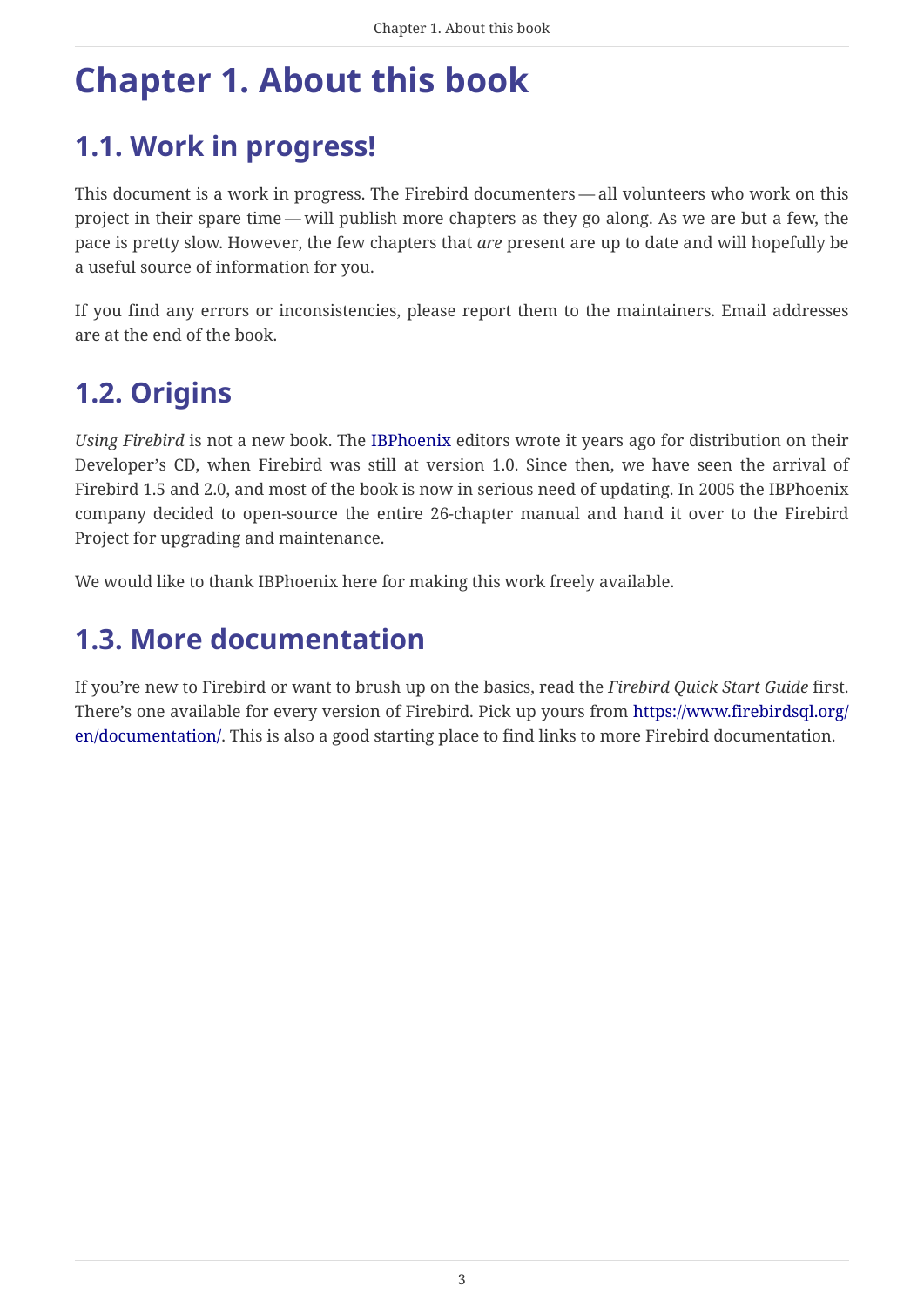# <span id="page-4-0"></span>**Chapter 2. About Firebird**

Firebird is a powerful, compact client/server SQL relational database management system which can run on a variety of server and client operating systems. Its officially supported platforms are Windows and Linux, but Firebird is also known to run on several other OS's, such as FreeBSD and Apple Macintosh OS/X.

Firebird features a higher level of SQL standards compliance than most other industrial-strength client/server database management systems on the market today, while implementing some powerful language features in the vendor-specific sphere of procedure programming.

## <span id="page-4-1"></span>**2.1. Firebird's origins**

The product which today we call Firebird has been around, under a variety of names, for well over 20 years. An overview of its interesting and at times stormy history can be found at <https://www.firebirdsql.org/en/historical-reference/>.

Developed as an ongoing open source project, Firebird is a descendant of Borland's InterBase 6.0 Open Edition code which was released for open source development in July 2000 under the InterBase Public License (IPL).

The Firebird source code tree is maintained on the international open source code foundry, GitHub, by a large team of professional developers who donate time and expertise voluntarily to fix, develop and enhance this popular and feature-rich database management software.

The Firebird software products are distributed completely free of registration or deployment fees.

## <span id="page-4-2"></span>**2.2. The Firebird Foundation**

The Firebird Foundation supports the development of Firebird in several ways, among other things by issuing grants to developers. Many people and companies who find Firebird useful have already become members or sponsors. If you like Firebird, please consider doing the same. Making a onetime donation is also possible. You can find more information at [https://www.firebirdsql.org/en/](https://www.firebirdsql.org/en/firebird-foundation/) [firebird-foundation/](https://www.firebirdsql.org/en/firebird-foundation/).

## <span id="page-4-3"></span>**2.3. Overview of Features**

Firebird is true client/server software, architected for use in local and wide-area networks. Accordingly, its core consists of two main software programs:

- 1. The database server, which runs on a network host computer.
- 2. The client library, through which users on remote workstations connect to and communicate with databases managed by the server.

TCP/IP is the network protocol of choice for Firebird on all platforms, although Windows Networking (NetBEUI) is supported too for networks having Firebird running on a Windows NT, 2000/2003 or XP host server.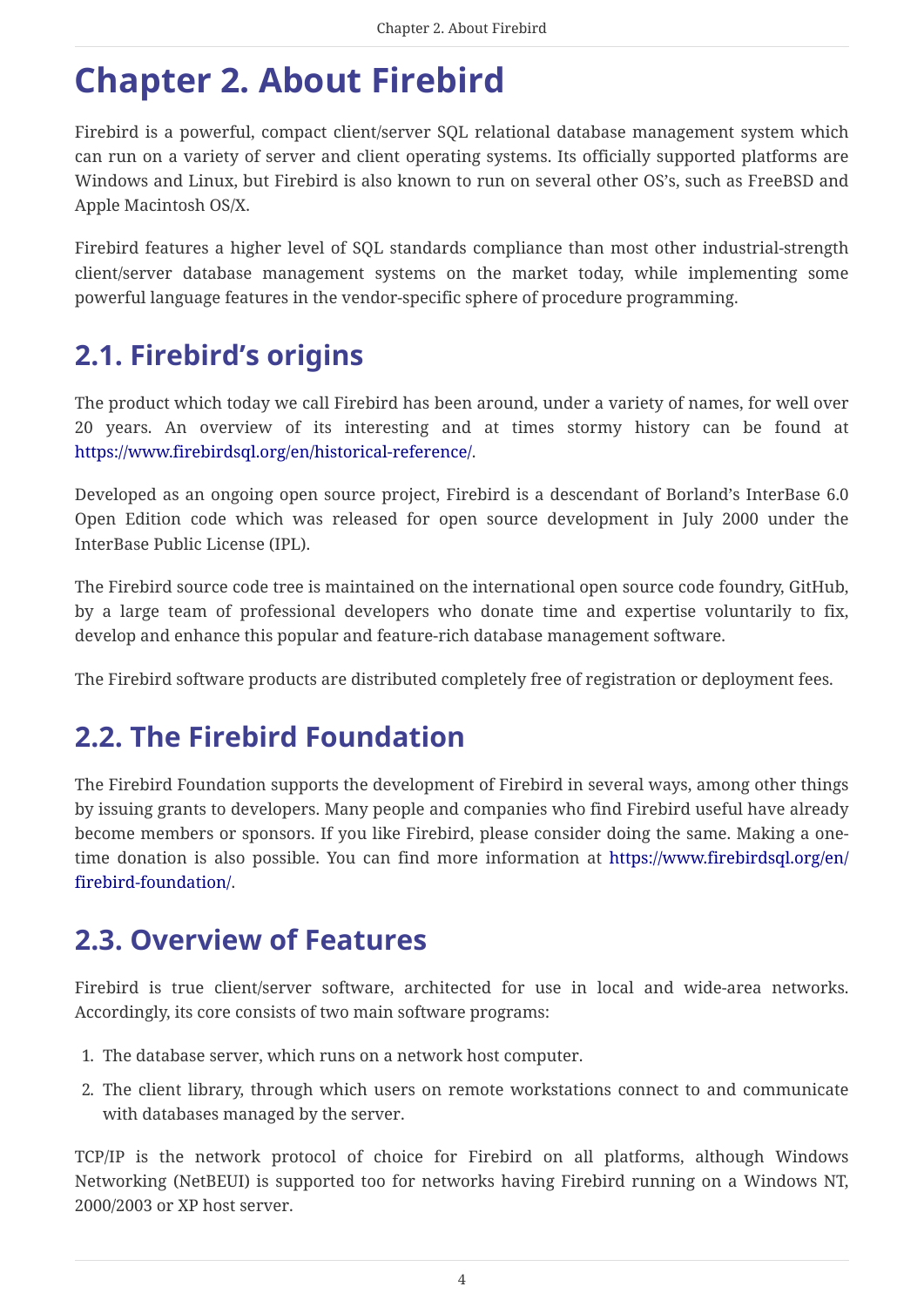It is possible to run both server and client on the same physical machine and have the client connect to the server through TCP/IP local loopback. On Windows machines, a single local client can also connect to a database by sharing inter-process communications memory with the Firebird server. On Linux, even direct I/O to the database file is possible, but only with the so-called *Classic Server* — more on this later.

## <span id="page-5-0"></span>**2.3.1. Firebird Server**

Firebird server runs on a number of platforms, including:

- Windows NT 4.0, 2000, and 2003 (Server or Workstation editions)
- Windows 95/98 and ME
- Windows XP (Home, Professional and .NET editions)
- Linux, FreeBSD and several other UNIX-like operating systems
- MacOS X (Darwin)

The *Firebird Embedded Server* is a special variant which contains both the client and the server functionality. You can ship it with your application, unpack it, and it's ready to roll. You'll learn more about its up- and downsides later on in this guide.

## <span id="page-5-1"></span>**2.3.2. Firebird clients**

A remote workstation or a local client requires only the shared client library — a dynamic link library on Windows and a shared object on other platforms — and an application program which can pass and receive parameters to and from the library's interface.

Generally, you would also install a copy of the client library on the host server, for use with several of the Firebird command-line utilities and/or any server-based management programs you might use. Many of these utilities can also be run remotely, however. A remote system administrator can manage some of the essential services provided by these utilities by accessing them through a host service controller process.

For Java connectivity, Firebird provides the JDBC/JCA-compliant Jaybird driver. Client applications written against Jaybird can run on any Java-enabled platform, even those that don't support Firebird server. The legacy InterClient Java driver is no longer maintained, due to its severe limitations.

## <span id="page-5-2"></span>**2.3.3. Summary of features**

*Table 1. Summary of features*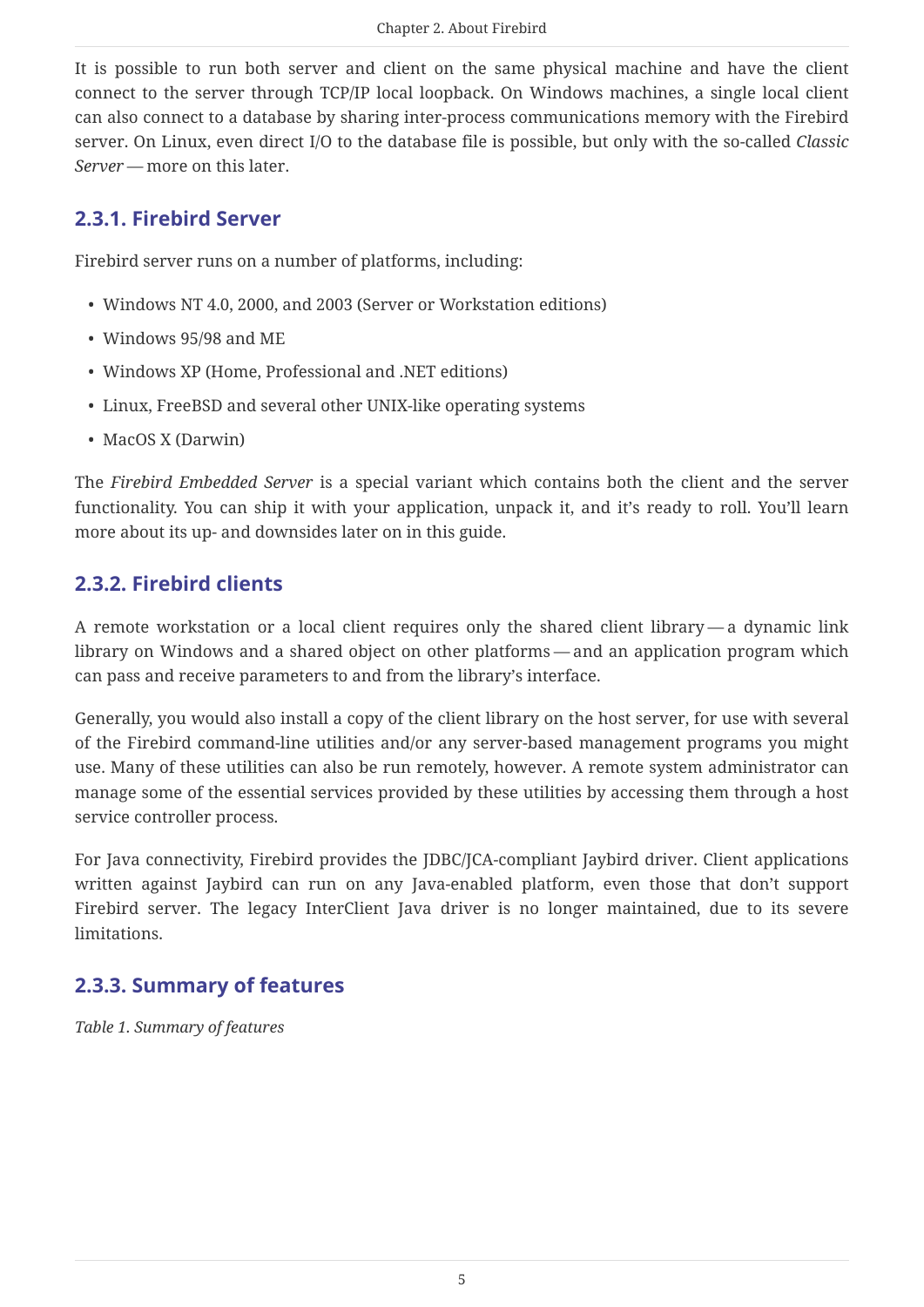| <b>Firebird Feature</b>       | <b>Description</b>                                                                                                                                                                                                                                                                                                                                                                                                                              |  |
|-------------------------------|-------------------------------------------------------------------------------------------------------------------------------------------------------------------------------------------------------------------------------------------------------------------------------------------------------------------------------------------------------------------------------------------------------------------------------------------------|--|
| SQL compliance                | Firebird conforms to entry-level SQL-92 requirements. It has support for<br>formal, cascading referential integrity constraints, updatable views, and<br>full, left and right outer joins. Client applications can link to the Firebird<br>API, a messenger function library for client-server communication.                                                                                                                                   |  |
|                               | The Firebird server supports development of dynamic SQL client<br>applications. It also ships with a host-language precompiler and in-engine<br>language support for embedded SQL development in host languages such<br>as C/C++ and COBOL.                                                                                                                                                                                                     |  |
|                               | Several extended SQL features are also implemented. Some of them (e.g.<br>stored procedures and triggers, SQL roles, and segmented blob support)<br>anticipate SQL99 extensions.                                                                                                                                                                                                                                                                |  |
| Multiuser database<br>access  | Firebird is designed to provide for many clients accessing a single<br>database at the same time. In their turn, client applications can have<br>active connections to several databases simultaneously. Firebird will<br>automatically protect cross-database transactions through a two-phase<br>commit mechanism. Triggers and stored procedures can post event<br>messages to inform interested clients of specific events in the database. |  |
| <b>User-defined functions</b> | User-defined functions (UDFs) can be written and stored on the server<br>machine in external shared object libraries. Once a UDF is declared to a<br>Firebird database as an external function, it is available to any client<br>application accessing the database, as if it were a native function of the<br>SQL language.                                                                                                                    |  |
|                               | This flexibility accounts for the very small footprint of the server engine:<br>Firebird database application solutions are deployed without the extra<br>cargo of a server that supports hundreds of unused functions natively in<br>its engine.                                                                                                                                                                                               |  |
| <b>Transactions</b>           | Firebird client applications have full control over the starting,<br>committing, and rolling back of transactions. Every transaction exists in<br>its own consistent context, determining isolation from other transactions<br>and resolution of multi-user conflicts at commit time.                                                                                                                                                           |  |
|                               | A transaction's uncommitted view of the state of the database is kept<br>consistent with its initial view and any changes which are made within<br>its own context.                                                                                                                                                                                                                                                                             |  |
|                               | Client applications can isolate multiple tasks in separate transactions<br>simultaneously. A single transaction can bridge a task involving an<br>unlimited number of connected databases, with an automatic two-phase<br>commit mechanism to protect integrity, should a database become<br>unavailable before the transaction completes.                                                                                                      |  |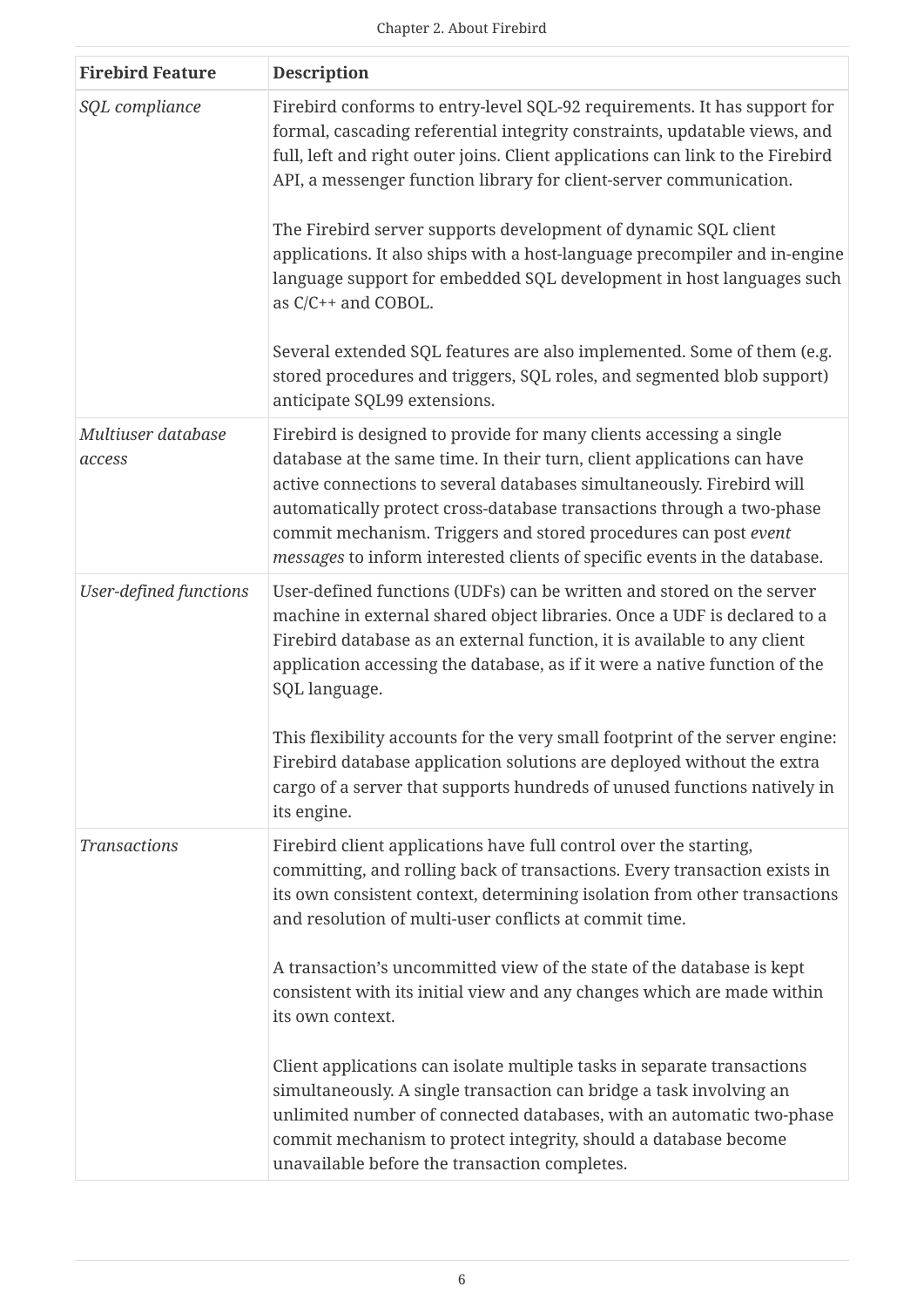| <b>Firebird Feature</b>           | <b>Description</b>                                                                                                                                                                                                                                                                                                                                                                                                                                                                                                                                                                                                                                                                                                                                                                                                                                                                                                                                                         |
|-----------------------------------|----------------------------------------------------------------------------------------------------------------------------------------------------------------------------------------------------------------------------------------------------------------------------------------------------------------------------------------------------------------------------------------------------------------------------------------------------------------------------------------------------------------------------------------------------------------------------------------------------------------------------------------------------------------------------------------------------------------------------------------------------------------------------------------------------------------------------------------------------------------------------------------------------------------------------------------------------------------------------|
| Multigenerational<br>architecture | Firebird uses a multi-generational architecture, by which multiple<br>versions of each data row can be created and stored as necessary if a<br>transaction modifies the row. In a background thread, extinct versions<br>are garbage-collected and the current and pending versions are<br>managed, in order to give each transaction a persistent view and to<br>resolve priorities when update conflicts occur.<br>The multi-generational architecture of Firebird means that readers never<br>block writers. Firebird allows any row to be visible to any transaction,<br>even if other transactions have updates pending for it. Readers may of<br>course see another (older) version of the row than the writer.<br>The Firebird engine maintains version statistics which it uses, in<br>conjunction with the isolation and lock response attributes of each<br>transaction, to determine which transaction gets priority when<br>conflicting updates are requested. |
| Optimistic row-level<br>locking   | In Firebird, user-initiated locking is unnecessary. The engine locks a row<br>to other transactions only when a transaction signals that it is ready to<br>update it. This is known as optimistic row-level locking. This style of<br>locking has great advantages in increasing throughput and reducing<br>serialisation for client tasks, when compared with systems that lock rows,<br>or even entire tables, from the moment the transaction begins.                                                                                                                                                                                                                                                                                                                                                                                                                                                                                                                   |
| <b>BLOB</b> filters               | Firebird provides the capability for the developer to supply filter code for<br>converting stored BLOBs from one format to another. For example, a<br>BLOB filter could be written to output a text BLOB, stored in RichText<br>format, as XML or HTML; or to output a stored JPEG image in PNG format.<br>The filters, written in the developer's language of choice and compiled<br>for the server platform OS, are stored on the server machine in a shared<br>object library and must be declared to databases that want to use them,<br>exactly like UDF libraries.                                                                                                                                                                                                                                                                                                                                                                                                   |
| Database<br>administration        | Firebird comes with various command-line utilities for managing<br>databases and servers. Thanks to its open source character, Firebird is<br>also abundantly supported by open source, freeware and commercial<br>GUI database administration utilities. Using his or her preferred<br>constellation of tools, the database administrator can<br>• manage server security;<br>• make and restore database backups;<br>• perform maintenance tasks;<br>• produce database and lock manager statistics.                                                                                                                                                                                                                                                                                                                                                                                                                                                                     |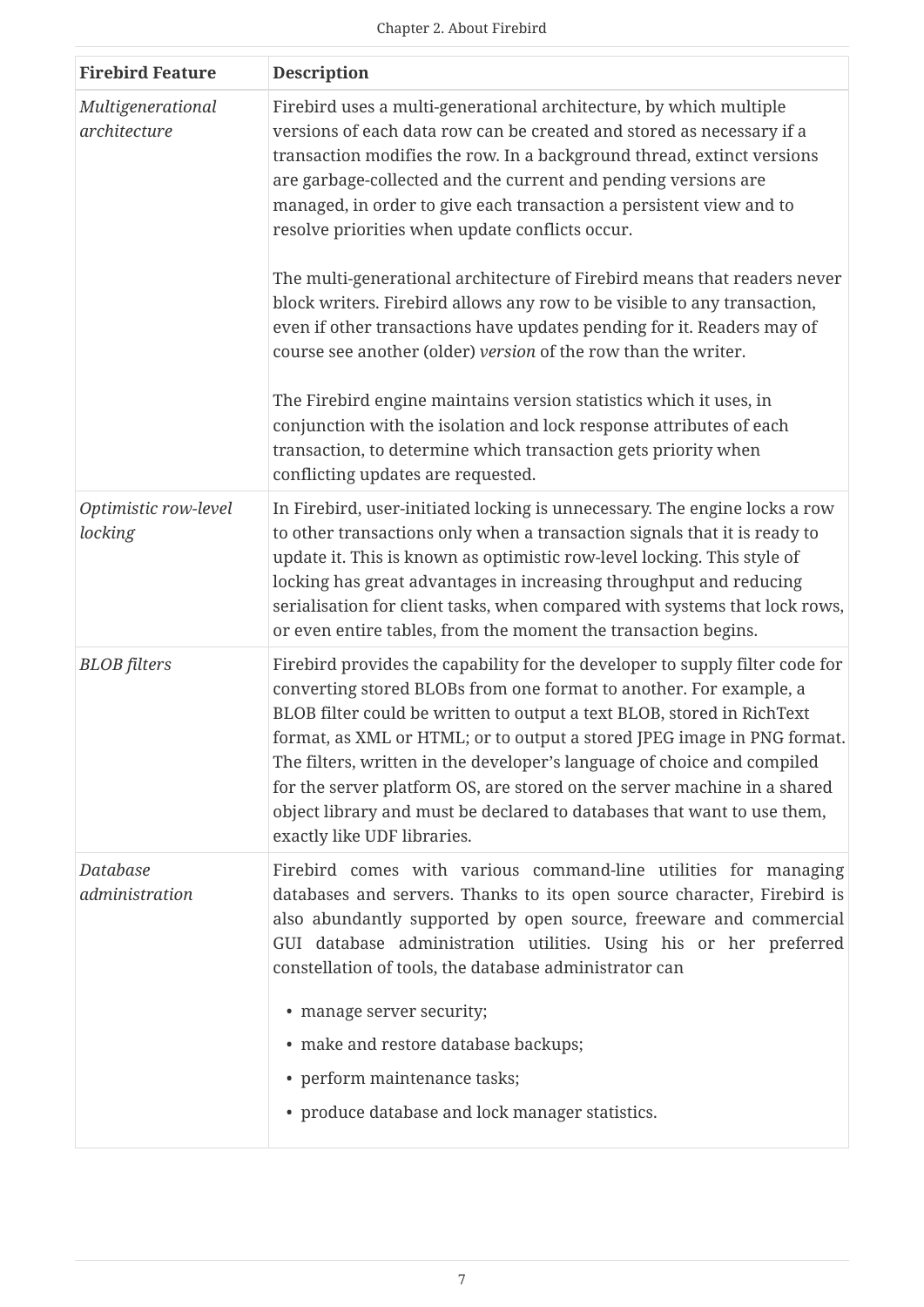| <b>Firebird Feature</b> | <b>Description</b>                                                                                                                                                                                                                                                                                                                                                                         |
|-------------------------|--------------------------------------------------------------------------------------------------------------------------------------------------------------------------------------------------------------------------------------------------------------------------------------------------------------------------------------------------------------------------------------------|
| Security                | Firebird maintains a security database storing user names and encrypted<br>passwords. It is located in the root directory of the server installation and<br>controls access to the server itself and all databases in its physical<br>domain. The SYSDBA account has full, destructive privileges to all<br>databases on the server.                                                       |
|                         | Firebird provides the capability to define ROLEs at database level. Within a<br>database, only SYSDBA and the database owner have full privileges;<br>otherwise, all privileges must be granted explicitly to individual users<br>and/or roles. It is possible - and recommended - to define a set of<br>permissions for a role and then grant that role to specific users as<br>required. |
|                         | SYSDBA can add and delete users' accounts names and modify the details<br>of an account, including the password. Passwords, once stored, are not<br>human-readable, even by SYSDBA.                                                                                                                                                                                                        |
|                         | Physical database paths can be shielded from the client using aliases.<br>Access to database files, external tables, and UDFs can be restricted to<br>explicitly specified filesystem trees only - or even tighter - by setting<br>the appropriate parameters in the configuration file firebird.conf.                                                                                     |
|                         | The Firebird server process can $-$ and if possible, should $-$ run as a user<br>other than the system or superuser account (root, Administrator or<br>localsystem). This will limit the damage in the unfortunate event that the<br>server should be hacked.                                                                                                                              |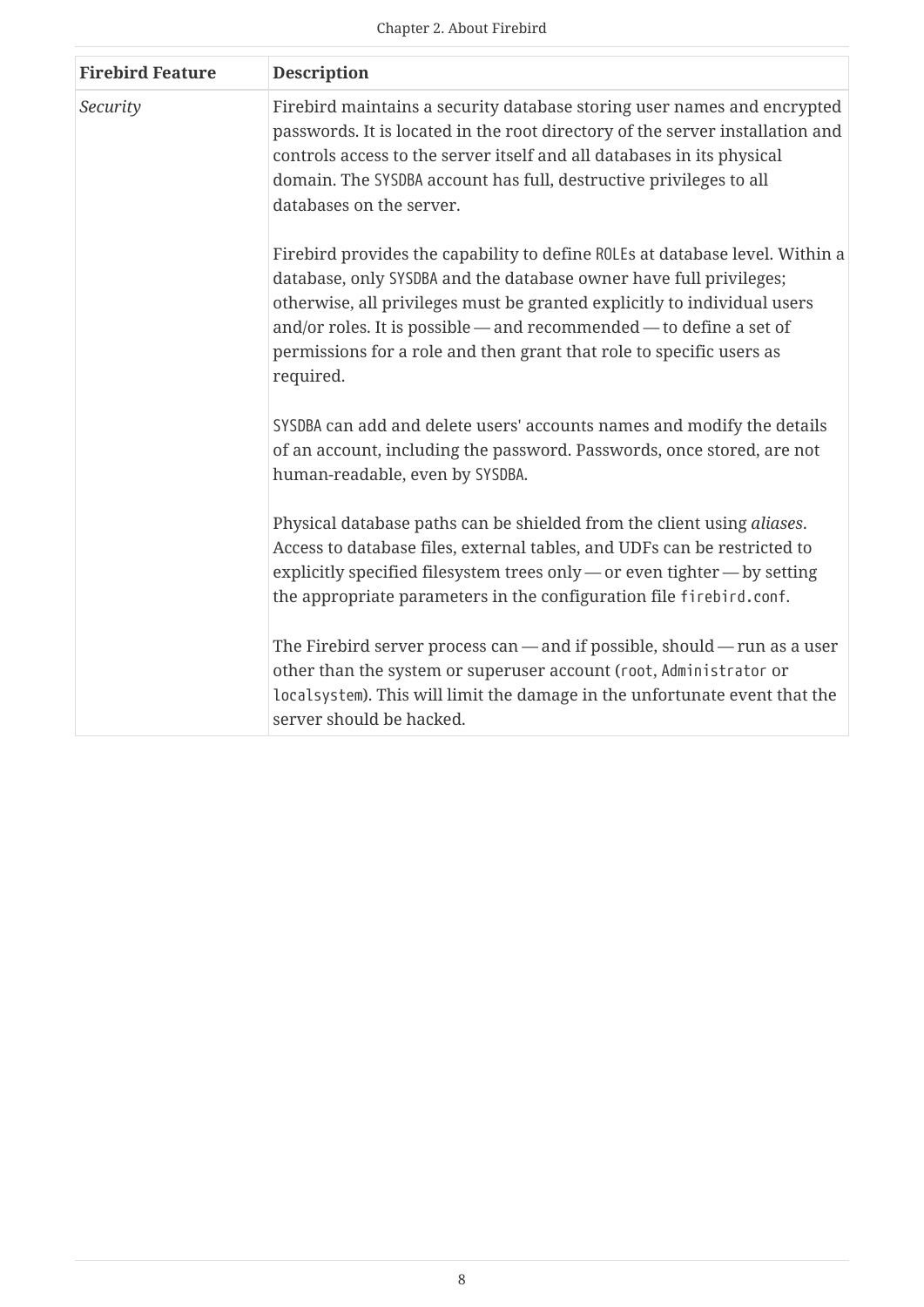| <b>Firebird Feature</b>     | <b>Description</b>                                                                                                                                                                                                                                                                     |
|-----------------------------|----------------------------------------------------------------------------------------------------------------------------------------------------------------------------------------------------------------------------------------------------------------------------------------|
| <b>Backups and restores</b> | Firebird comes with two command-line backup/restore tools, each with<br>its own specific advantages and limitations.                                                                                                                                                                   |
|                             | The <i>gbak</i> utility backs up a database by dismantling it into a compact<br>structure in which metadata, data and database-level configuration<br>settings are stored separately. It also performs some important<br>housekeeping tasks on the database during the backup process. |
|                             | The generated backup is not readable as a database file; you need gbak<br>again to restore it. In restore mode, gbak can create a new file or<br>overwrite an existing database.                                                                                                       |
|                             | Because of the useful tasks it performs, experienced Firebird<br>programmers often use a gbak backup-restore cycle to                                                                                                                                                                  |
|                             | • erase obsolete record versions;                                                                                                                                                                                                                                                      |
|                             | • change the database page size;                                                                                                                                                                                                                                                       |
|                             | • convert the database from single- to multifile;                                                                                                                                                                                                                                      |
|                             | • safely transfer a database to another operating system;                                                                                                                                                                                                                              |
|                             | • upgrade InterBase or Firebird databases to a newer version;                                                                                                                                                                                                                          |
|                             | · make a metadata-only backup in order to create a new, empty<br>database with the same structure.                                                                                                                                                                                     |
|                             | Several user-friendly GUI front-ends are available for gbak, both as<br>stand-alone tools and as utilities within some of the database<br>administration programs. It is also very simple to set up OS-level scripts,<br>batch files or daemons to perform backups.                    |
|                             | A more recent tool by the name of <i>nbackup</i> lacks most of gbak's<br>housekeeping and compaction features, but has the<br>following<br>advantages:                                                                                                                                 |
|                             | • Incremental backups, which save time and disk space;                                                                                                                                                                                                                                 |
|                             | • Backups at hardware speed;                                                                                                                                                                                                                                                           |
|                             | • Backups possible with your own preferred (non-Firebird) tool.                                                                                                                                                                                                                        |
|                             | Neither backup tool requires exclusive access to the database. Other<br>clients can remain connected and perform operations on the database<br>while the backup is in progress.                                                                                                        |
|                             |                                                                                                                                                                                                                                                                                        |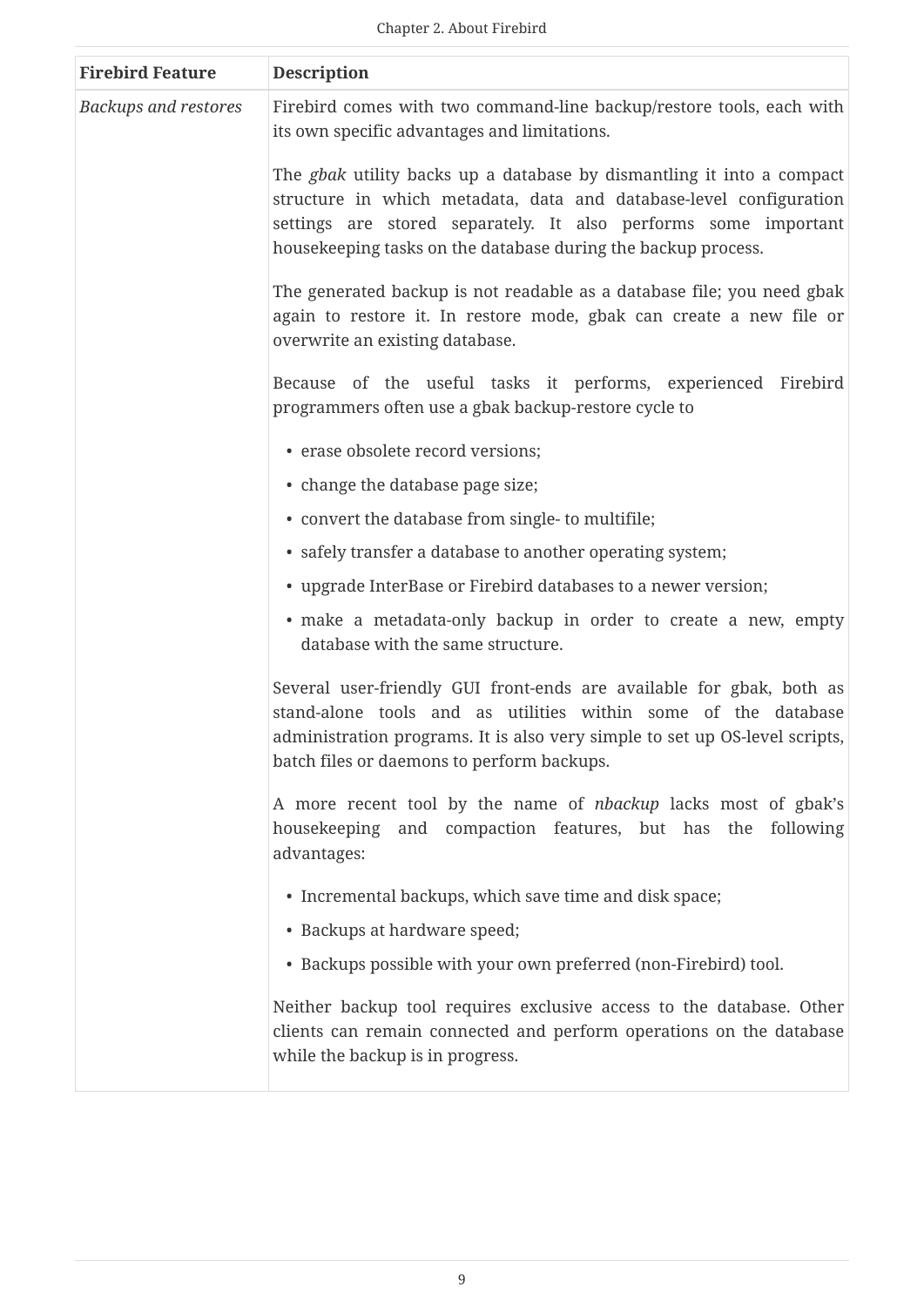| <b>Firebird Feature</b> | <b>Description</b>                                                                                                                                                                                                                                                                                                                                   |  |  |
|-------------------------|------------------------------------------------------------------------------------------------------------------------------------------------------------------------------------------------------------------------------------------------------------------------------------------------------------------------------------------------------|--|--|
| Other tools             | Firebird ships with several other command-line administration tools,<br>including:                                                                                                                                                                                                                                                                   |  |  |
|                         | isql                                                                                                                                                                                                                                                                                                                                                 |  |  |
|                         | An SQL query utility which can run dynamic SQL (DSQL) and several<br>specialised statements interactively or in batch from a script. This is<br>the tool to use for quick access to information about your metadata<br>and for running data definition scripts.                                                                                      |  |  |
| gfix                    |                                                                                                                                                                                                                                                                                                                                                      |  |  |
|                         | A database housekeeping and repair kit for minor corruptions. This<br>tool is often used in combination with some of the utilities in the gbak<br>program for identifying and recovering damaged data.                                                                                                                                               |  |  |
|                         | gsec<br>A command-line interface to the security database.                                                                                                                                                                                                                                                                                           |  |  |
|                         |                                                                                                                                                                                                                                                                                                                                                      |  |  |
|                         | gstat                                                                                                                                                                                                                                                                                                                                                |  |  |
|                         | A utility for printing out the current configuration and statistics of a<br>running database.                                                                                                                                                                                                                                                        |  |  |
|                         | fb_lock_print                                                                                                                                                                                                                                                                                                                                        |  |  |
|                         | A utility for printing out the Lock Manager report on a running<br>database.                                                                                                                                                                                                                                                                         |  |  |
| Services API            | Firebird provides a Services API which developers can use to perform a<br>number of security and management tasks programmatically (and if<br>needed, remotely). Strictly speaking, the Services API (part of the client<br>library) is the interface to the Services Manager (part of the server), but<br>the terms are often used interchangeably. |  |  |

## <span id="page-10-0"></span>**2.4. Classic and Superserver architectures**

Firebird server comes in two distinct architectures for managing multiple client connections: *Superserver* and *Classic Server*. For Windows, both architectures are included in a single download. For Linux, there are separate download packages which have either CS or SS in their name, indicating the type of server.

The Classic server starts a separate process for each connection to a database under its control. Each client is allocated its own database cache buffers. Superserver serves many clients simultaneously within a single process. Instead of separate server processes for each connection it uses threads of a single process and pools the database cache buffers for use by all connections.

If you are upgrading from a previous version of Firebird or faced with the choice between Classic and Superserver, the information listed in the comparison table below will help to explain what the differences are and how they affect database operations.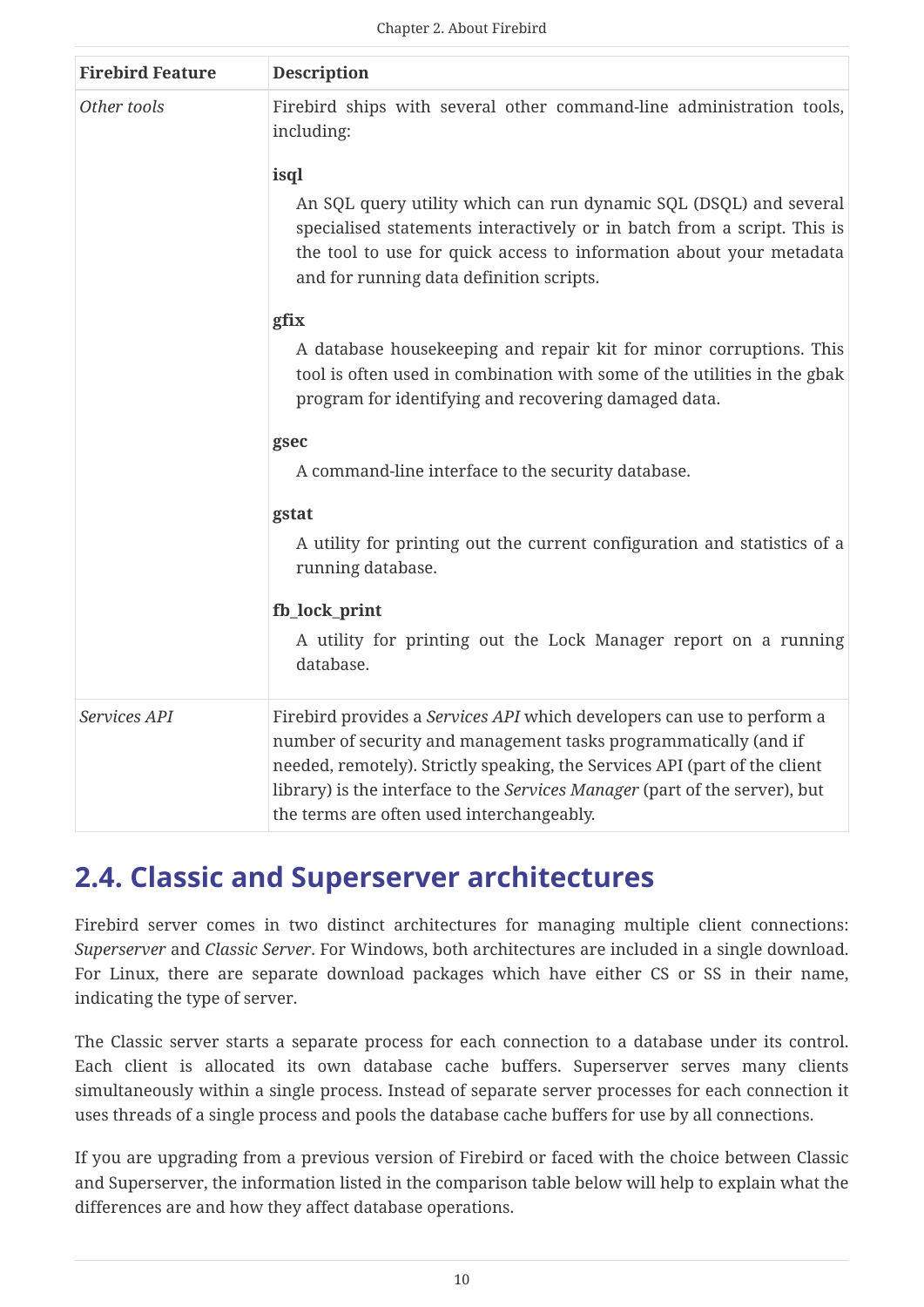The server architecture does not affect the structure of databases or the way client applications work. Firebird databases built on a Classic server can be operated on by an equivalent Superserver server, and vice versa. The same client library can connect to either server.

In other words, if you begin by installing the Superserver distribution of Firebird on your Linux host machine and, later, decide to change to Classic, any applications you wrote for your Superserver-hosted databases will work unmodified and the databases themselves will continue to behave as they did before.

## <span id="page-11-0"></span>**2.4.1. Comparison of characteristics**

The table below gives a quick overview of the main differences between Classic and Superserver. These differences will be discussed in more detail in the subsections that follow.

| <b>FEATURE</b>             | <b>ARCHITECTURE</b>                                                                                                        |                                                                                                                                           |  |
|----------------------------|----------------------------------------------------------------------------------------------------------------------------|-------------------------------------------------------------------------------------------------------------------------------------------|--|
|                            | <b>Classic</b>                                                                                                             | SuperServer                                                                                                                               |  |
| Availability               | Linux: All Firebird versions<br>Windows: Firebird 1.5 and higher                                                           | All Firebird versions                                                                                                                     |  |
| Executable                 | fb_inet_server(.exe)                                                                                                       | fbserver(.exe)                                                                                                                            |  |
| Processes                  | Multiple, on demand, one instance<br>per client connection.                                                                | Single server process, each client<br>request is handled in its own<br>thread.                                                            |  |
| Lock management            | gds_lock_mgr process.                                                                                                      | Implemented as a thread.                                                                                                                  |  |
| Local access on Linux      | Fast, direct I/O to the database file is<br>possible. But you can also connect<br>network-style via localhost.             | Network-style access only.                                                                                                                |  |
| Local access on<br>Windows | Versions 1.x: network-style access<br>only.                                                                                | Versions 1.x: single (!) local<br>connections can be made using IPC<br>(IPServer). Network-style local<br>connections are also supported. |  |
|                            | Firebird 2 and higher: both architectures support safe, multiple local<br>connections on Windows machines through XNET.    |                                                                                                                                           |  |
| Resource use               | One cache space for all clients.<br>One cache per process.                                                                 |                                                                                                                                           |  |
| Multiprocessor support     | Yes.                                                                                                                       | No. Performance may drop if not<br>properly configured.                                                                                   |  |
| Services Manager + API     | Partial in Firebird 1.5, full in 1.5.1<br>and up.                                                                          | Full.                                                                                                                                     |  |
| Guardian on Windows        | On Firebird 2 Classic/Win only, a<br>bug prevents you from using the<br>Guardian if you run Firebird as an<br>application. | The Guardian functions with all<br>Windows Superservers, whether<br>run as a service or as an<br>application.                             |  |

*Table 2. Comparison of Classic and Superserver architectures*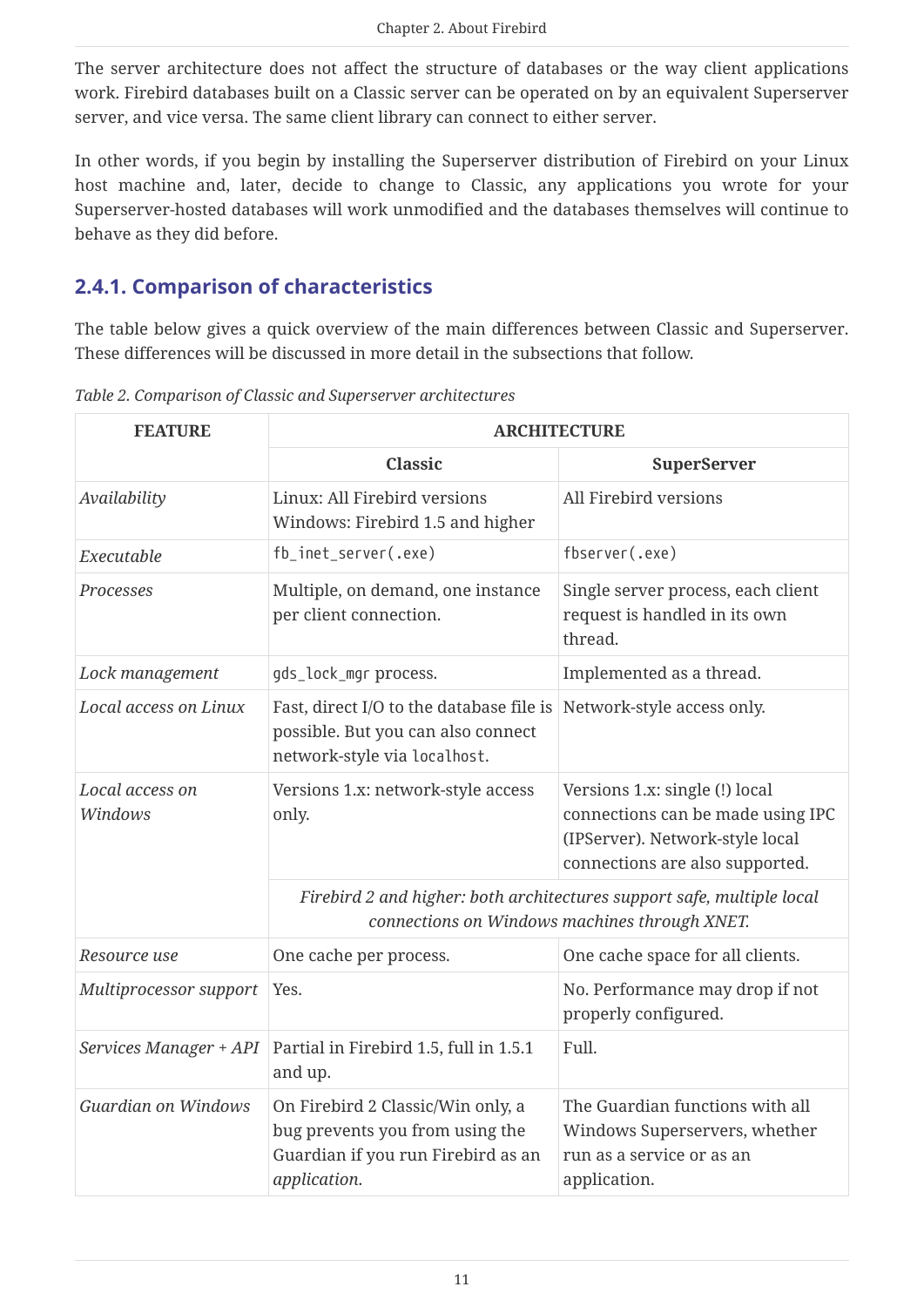| Guardian on Linux | You can't use the Guardian with any The Guardian functions with all |                     |
|-------------------|---------------------------------------------------------------------|---------------------|
|                   | Firebird Classic version on Linux.                                  | Linux Superservers. |
|                   | This is by design.                                                  |                     |

#### **Executable and processes**

### **Classic**

Runs on demand as multiple processes. When a client attempts to connect to a Firebird database, one instance of the fb\_inet\_server executable is initiated and remains dedicated to that client connection for the duration of the connection.

### **Superserver**

Runs as a single process, an invocation of the fbserver executable. fbserver is started once by the owning user or by a boot script. This process runs always, waiting for connection requests. Even when no client is connected to a database on the server, fbserver continues to run quietly. On Linux, the Superserver process does not depend on inetd; it waits for connection requests to the gds db service itself.

### **Lock management**

### **Classic**

For every client connection a separate server process is started to execute the database engine, and each server process has a dedicated database cache. The server processes contend for access to the database, so a Lock Manager subsystem is required to arbitrate and synchronise concurrent page access among the processes.

#### **Superserver**

The lock manager is implemented as a thread in the fbserver executable. It uses inter-thread communication mechanisms to resolve access issues. Therefore, an external process isn't needed.

#### **Resource use**

#### **Classic**

Each instance of fb\_inet\_server keeps a cache of database pages in its memory space. While the resource use per client is greater than in Superserver, Classic uses fewer overall resources when the number of concurrent connections is low.

#### **Superserver**

Employs one single cache space which is shared by client attachments, allowing more efficient use and management of cache memory when the number of simultaneous connections grows larger.

#### **Local access on Linux**

#### **Classic**

On Linux only, the Classic architecture permits application processes that are running on the same machine as the database and server to perform I/O on database files directly. Note that this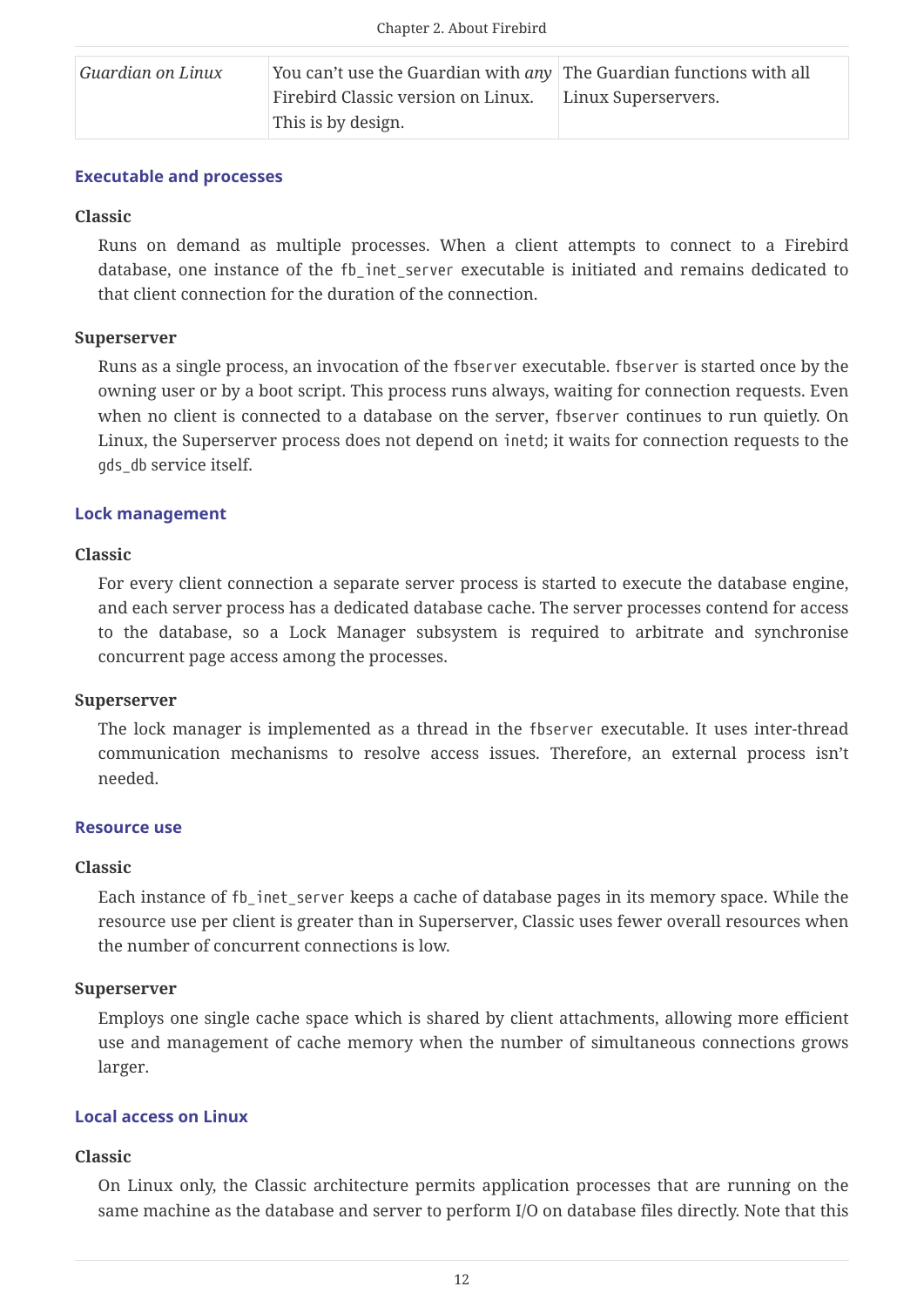is only possible if the client process has sufficient filesystem-level access rights to the database as well as some other files. Network-style access to the local server (via localhost or equivalents) is supported on all systems.

#### **Superserver**

You can only connect to local databases via TCP/IP loopback, using localhost or any other host name / IP number that points back to the local machine. (Many clients may let you get away with omitting the hostname though, and supply localhost to the server automatically.)

### **Local access on Windows**

### **Classic**

In Windows Classic versions prior to Firebird 2, you can only connect to local databases via network loopback, using localhost or an equivalent. Firebird 2 and higher support local access through the reliable XNET protocol, which permits multiple simultaneous connections in a safe way.

### **Superserver**

Firebird 1.5 and earlier Superservers use the IPC (IPServer) protocol for single local connections on Windows. This method is not as fast and certainly not as robust as the direct I/O on Linux Classic. Furthermore, IPC needs an internal window to exchange messages. As a consequence, local access on these versions is only available if:

- the Firebird process runs as Localsystem (the default), *and*
- the configuration parameter CreateInternalWindow has not been set to 0 (you would set this to 0 if you want to run multiple servers simultaneously).

Firebird 2 uses a different local protocol — XNET — which doesn't suffer from these restrictions, and supports multiple connections.

Of course if local protocol is disabled you can still connect to any local database via localhost, provided TCP/IP is available on your system.

## **Multiprocessor support**

#### **Classic**

Supports SMP (symmetrical multi-processor) systems. This improves the performance in case of multiple unrelated connections.

## **Superserver**

No SMP support. In fact, Superserver performance may drop significantly on multiprocessor Windows systems as a result of processor swapping. To prevent this from happening, set the CpuAffinityMask parameter in the configuration file firebird.conf.

## **Services Manager and Services API**

#### **Classic**

Versions up to and including 1.5 have a partially implemented Services Manager, supporting tasks like backup/restore, database shutdown etc. over the network. Other service tasks have to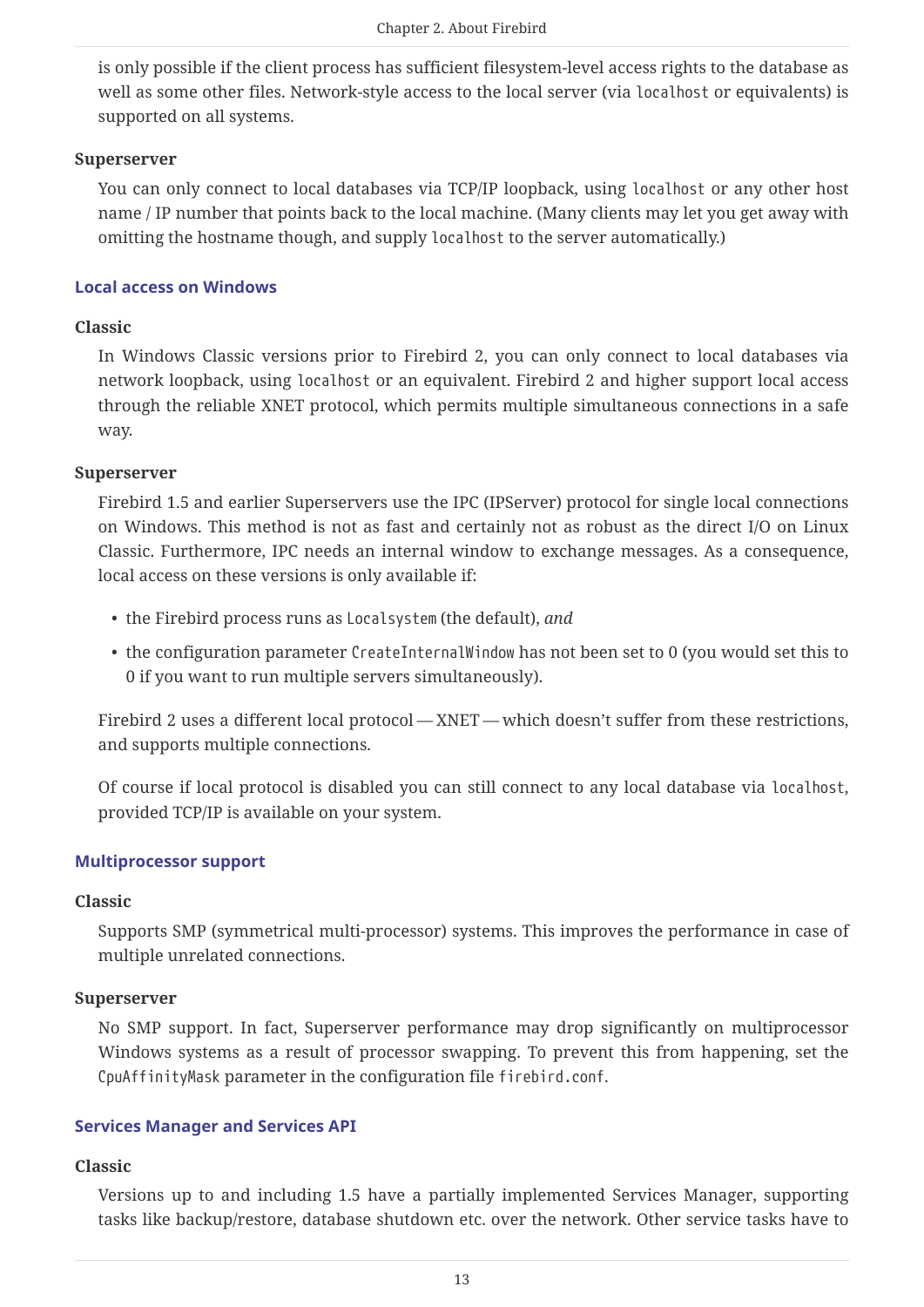be performed locally using the client tools that come with Firebird. Versions 1.5.1 and up have a full Services Manager, just like Superserver.

#### **Superserver**

The Services Manager, present in all Firebird Superserver versions, allows you to perform management tasks (backup/restore, database shutdown, user management, stats, etc.) programmatically. You can connect to the Services Manager over the network and thus perform these tasks remotely.

#### **Use of the Firebird Guardian**

The Firebird Guardian is a utility which monitors the server process and attempts to restart the server if it terminates abnormally.

#### **Classic**

Due to a bug in the Guardian, it can't be used with Firebird 2 Classic on Windows if run as an application. If Firebird runs as a service, the Guardian works correctly. Since the Windows 9x–ME line doesn't support services, you can't use the Guardian with Firebird 2 Classic on those systems. This bug does not exist in Firebird 1.5 versions.

(The Guardian can't be used *at all* with Firebird Classic on Linux, but that's by design, not by accident.)

#### **Superserver**

The Guardian works fine with Superserver on both Linux and Windows, whether as a service or as an application.

## <span id="page-14-0"></span>**2.4.2. Which is better?**

In abstract terms, neither architecture is a clear winner. One architecture generally outshines the other under specific workload conditions:

- A single application running on the same machine as the server is faster with the Classic architecture.
- For a Linux application embedded in an appliance, Classic is better, because it provides a single process from application to disk.
- On a single-processor machine, an application with larger numbers of frequently contending clients is faster with Superserver, because of the shared cache.
- On SMP machines, small numbers of clients whose data updates do not impact others' tasks work better in the Classic architecture.

## <span id="page-14-1"></span>**2.4.3. Embedded server**

Besides Superserver and Classic, there's Firebird Embedded Server for Windows, which you can download as a separate package. This is not really a different architecture, but a Firebird client plus Superserver rolled into one DLL for ease of deployment. Although it has a number of downsides, it may be an attractive option if you want to include Firebird with your Windows application. More on Embedded Server in the [client-server chapter](#page-20-2).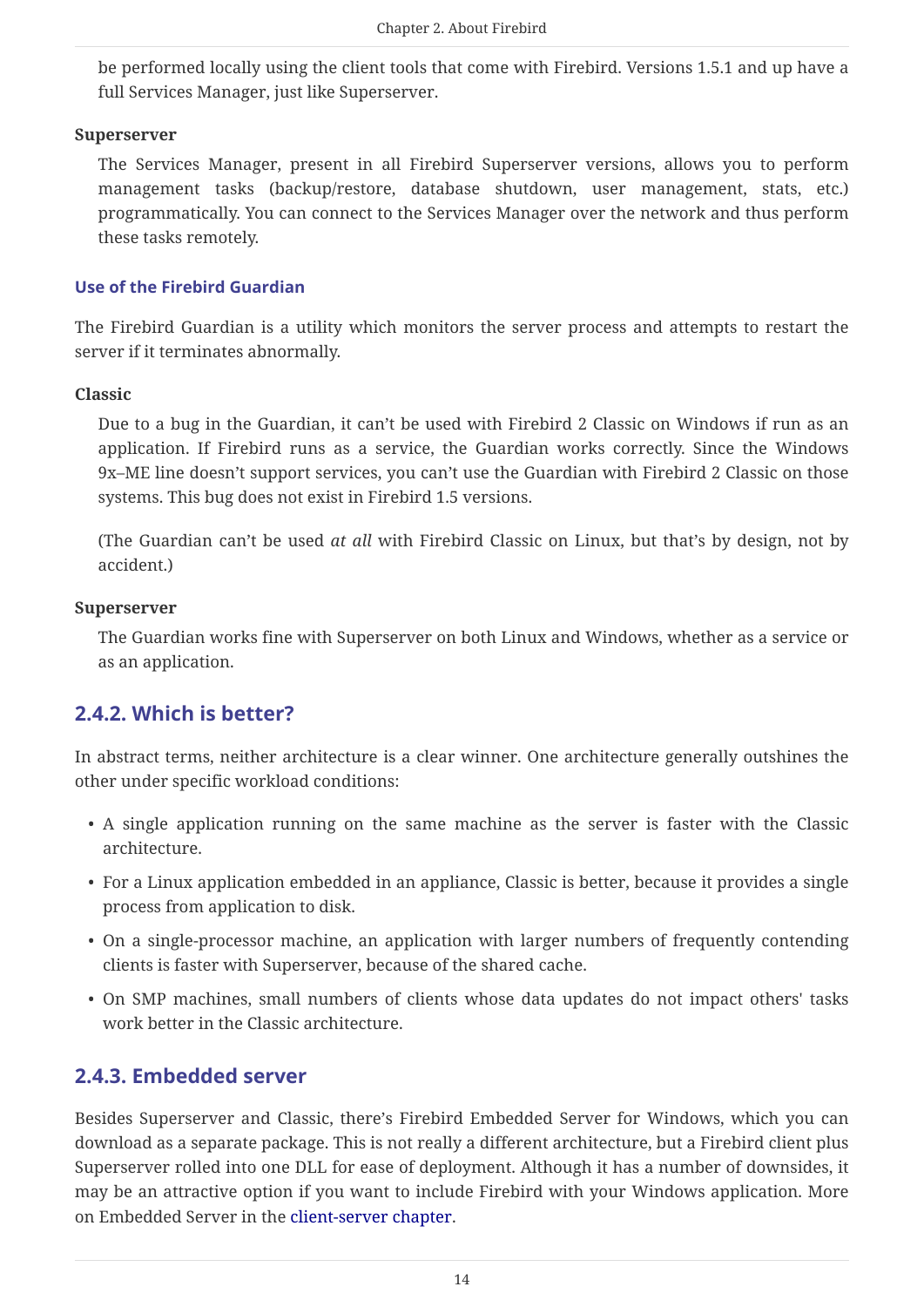## <span id="page-15-0"></span>**2.5. System Requirements**

Firebird makes efficient use of system resources. Both server and clients are modest in their disk space and memory requirements. Some specific details are provided below.

## <span id="page-15-1"></span>**2.5.1. Server Memory (all platforms)**

#### *Table 3. Memory Requirements*

| Firebird server process | When there are no connections, the Firebird server uses around 2-4 Mb<br>of memory, depending on the version.                                                                                                                                                                     |
|-------------------------|-----------------------------------------------------------------------------------------------------------------------------------------------------------------------------------------------------------------------------------------------------------------------------------|
| Client connections      | Each client connection uses from 115 Kb to several Mb of additional<br>memory on the server host. The exact load depends on the Firebird<br>version, the structure of the database and the client characteristics.                                                                |
| Database cache          | Memory is also needed for database page caching. The default cache size<br>is configurable, in database pages. Superserver shares a single cache<br>among all connections and increases cache automatically when required.<br>Classic creates an individual cache per connection. |
| Other server tasks      | The server uses additional memory for lock management, in-memory<br>sorting, and so on. For some tasks the amount can be configured.                                                                                                                                              |

## <span id="page-15-2"></span>**2.5.2. Disk space**

Disk space requirements vary somewhat according to platform, architecture and Firebird version.

*Table 4. Approximate Disk Space Requirements*

<span id="page-15-4"></span>

|                              | Firebird 1.5.x                                                                                                                                                                                                                                             | <b>Firebird 2</b>                |
|------------------------------|------------------------------------------------------------------------------------------------------------------------------------------------------------------------------------------------------------------------------------------------------------|----------------------------------|
| Complete server installation | $9-12$ Mb                                                                                                                                                                                                                                                  | $12-14$ Mb                       |
| Client library               | 350 Kb – 2 Mb $^{[1]}$                                                                                                                                                                                                                                     | 380 Kb $- 2.5$ Mb <sup>[1]</sup> |
| Command-line tools           | $1.5$ Mb                                                                                                                                                                                                                                                   | $1.7 - 2.7$ Mb                   |
| Temporary server space       | Additional disk space is required for temporary storage during<br>operation, e.g. for sorting. Location(s) and maximum amount of<br>space used can be configured according to performance<br>demands and the likely volume and type of data to be handled. |                                  |

In addition, third-party database management utilities will require 1 Mb to several dozen Mb, depending on which one(s) you choose.

## <span id="page-15-3"></span>**2.5.3. Minimum machine specifications**



Wherever Intel processors are mentioned, the equivalent or better AMD processors can also be used.

*Table 5. Minimum machine specifications*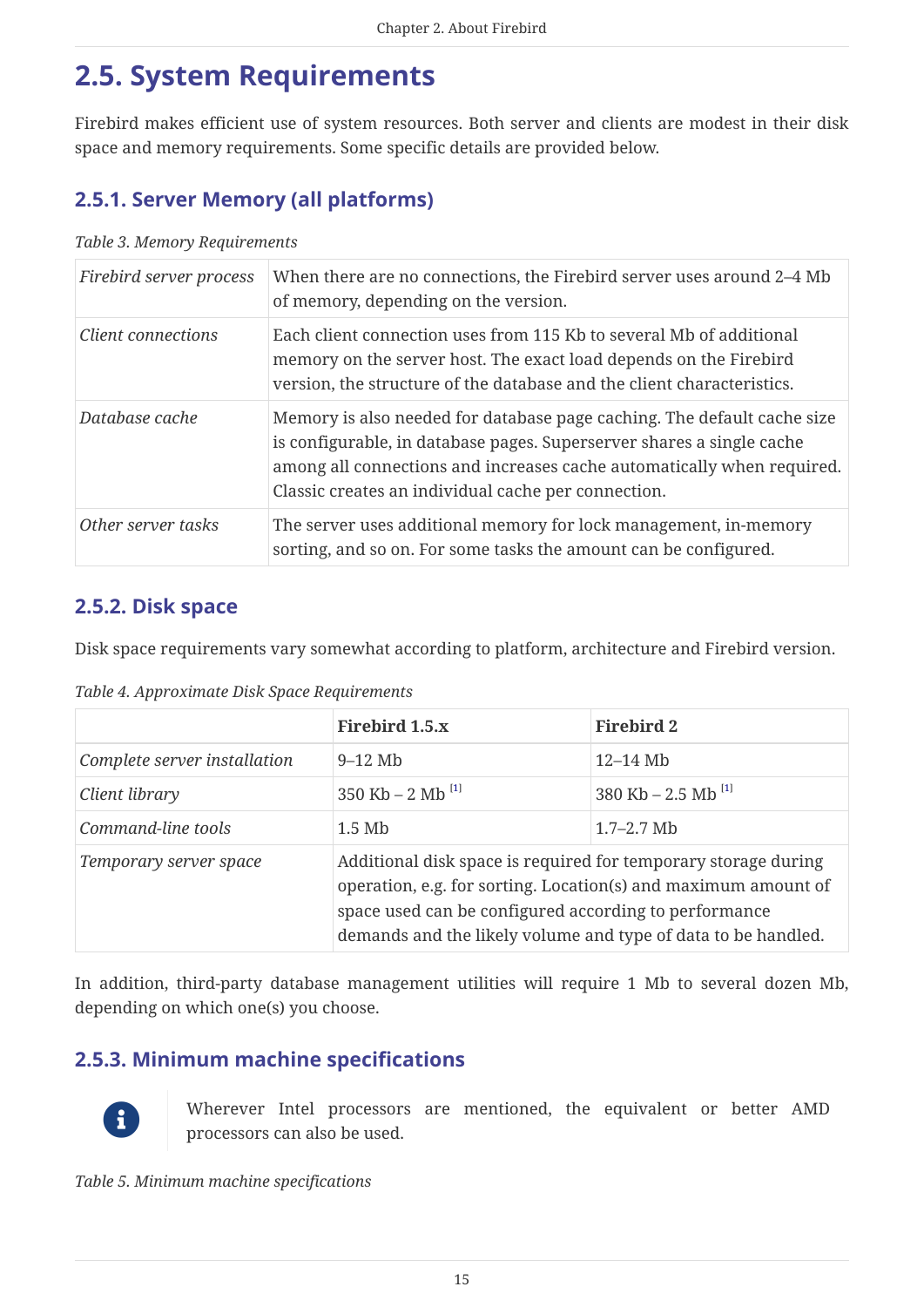| <b>OS</b>            | <b>Version</b>                                                                                                                                                                                                                                                 | <b>CPU</b>                         | <b>RAM</b>                                         |
|----------------------|----------------------------------------------------------------------------------------------------------------------------------------------------------------------------------------------------------------------------------------------------------------|------------------------------------|----------------------------------------------------|
| Microsoft<br>Windows | NT 4.0 with Service Pack 6a 486DX2 66 MHz (Pentium<br>Windows 95/98/ME<br>Windows 2000 (SP1) / 2003<br>Windows XP                                                                                                                                              | 100 recommended)                   | 16Mb for client<br>64Mb for multi-client<br>server |
| Linux                | 1.0<br>6.2,<br>Hat<br>Red<br>TurboLinux 6.0,<br>SuSE<br>7.0, Mandrake 7.2<br>1.5<br>glibc $2.2.5$ , libstdc++ $5.0$<br>RedHat 8.0, Mandrake<br>9.0, SuSE 8.0<br>On SuSE 7.3, first install<br>libgcc-3.2-44.i586.rpm<br>$libstdc++-3.2-$<br>and<br>44.i586.rpm | 1.0<br>Intel 486<br>1.5<br>Pentium | 16Mb for client<br>64Mb for multi-client<br>server |
| Solaris              | 2.6 or 2.7                                                                                                                                                                                                                                                     | SPARC, UltraSPARC                  | 16Mb for client<br>64Mb for multi-client<br>server |
| Solaris              | $\ddot{\mathbf{S}}$                                                                                                                                                                                                                                            | Intel                              | 32 Mb<br>64 Mb for multi-client<br>server          |
| Apple<br>Macintosh   | Mac OS/X (Darwin)                                                                                                                                                                                                                                              | See distribution notes             | See distribution notes                             |
| FreeBSD              | V.4.X                                                                                                                                                                                                                                                          | See distribution notes             | See distribution notes                             |
| HP-UX                | 10.0                                                                                                                                                                                                                                                           | See distribution notes             | See distribution notes                             |

<span id="page-16-0"></span>[\[1\]](#page-15-4) The high end of the client library range is occupied by Linux Classic clients, which contain a complete Firebird engine.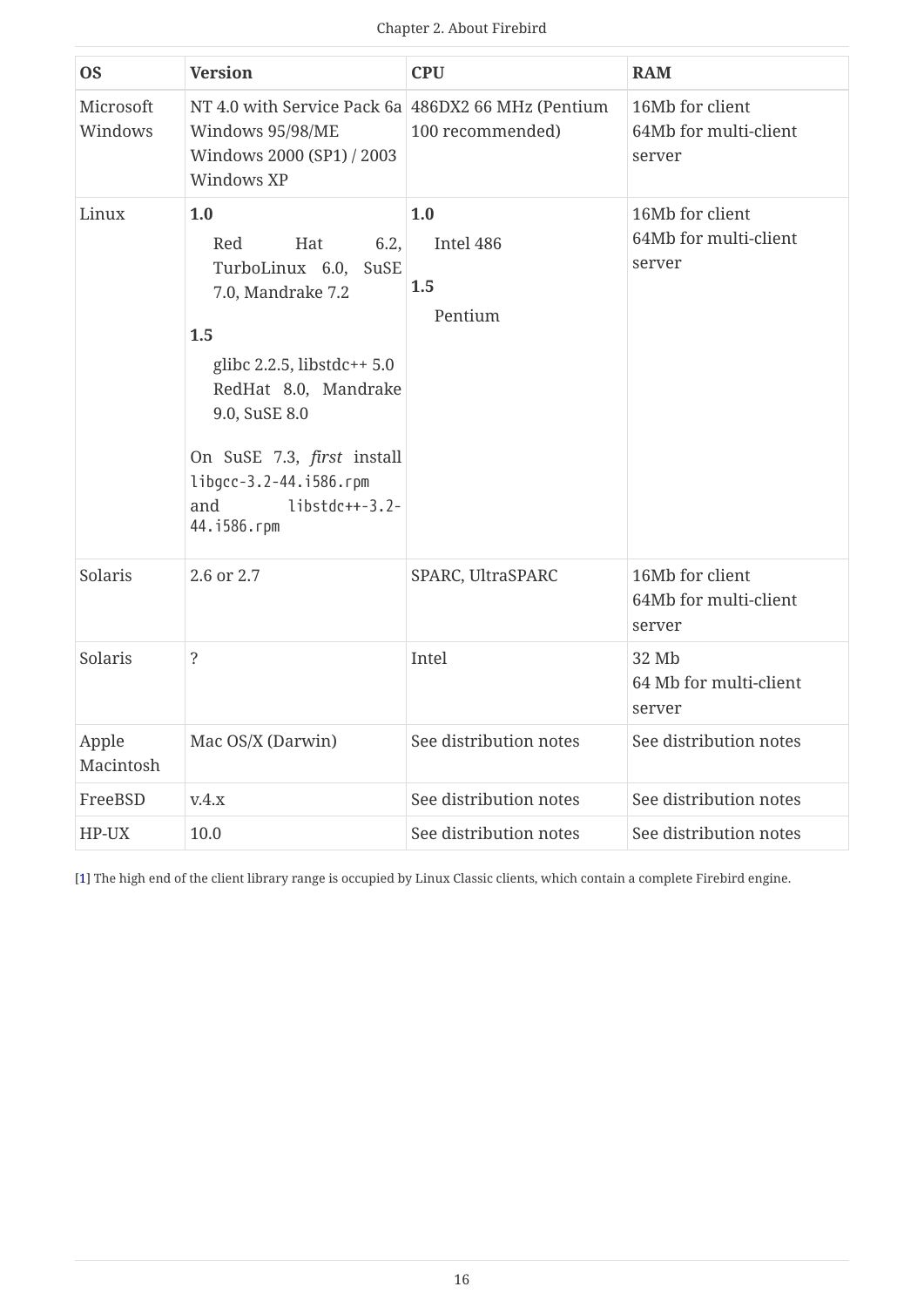# <span id="page-17-0"></span>**Chapter 3. About Clients and Servers**

In this chapter we take a look at the essential pieces of client/server systems as they are implemented in Firebird and examine how applications interact with the client and server.

## <span id="page-17-1"></span>**3.1. What is a Firebird client?**

A Firebird client is a program, usually written in a high-level language such as C, C++, Delphi, Java, PHP or Perl, that provides end-user access to the features and tools of the Firebird database management system and to data stored in databases. The isql interactive SQL utility is an example of a client application.

In the client/server model, applications never touch the database physically. Any application process converses with the server through the Firebird client library which resides on the client workstation. It surfaces a programming interface of function call structures known as the Firebird API. This client library must be installed on every user's workstation. Generally, other layers are also involved in the interface between the application program and the Firebird client, providing generic or application-language-specific mechanisms for populating and calling the API functions.

Firebird clients typically reside on remote workstations and connect to a Firebird server running on a host node in a network. Firebird also supports local connection, that is, a client application, the Firebird client library and the Firebird server all executing on the same physical box.

Firebird clients need not run on the same type of hardware and/or operating system as the server they connect to. It is quite common to have a number of Windows 98 or XP workstations talking to a server that runs under Windows NT, 2000 or 2003, or any of several flavours of UNIX or Linux.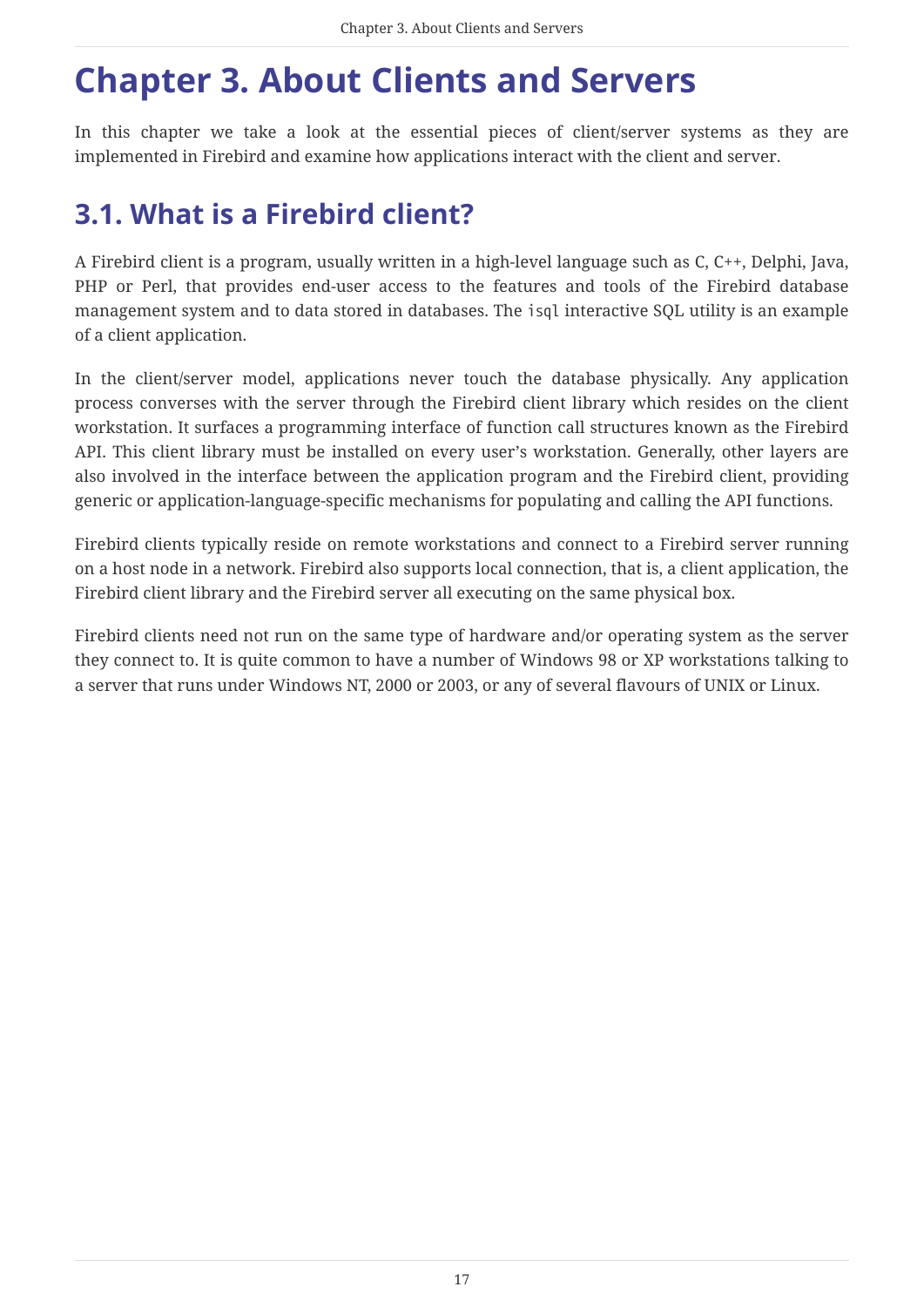

*Figure 1. The Firebird client/server model*

## <span id="page-18-0"></span>**3.2. The Firebird client library**

The Firebird client library provides an Application Programming Interface (API) with functions for connecting to servers and working with databases. The library functions communicate with the server(s) using a dedicated Firebird client/server protocol that sits on top of the general network protocol provided by the OS.

All client applications and middleware must use the API in some way to access Firebird databases. The Firebird API is backwardly compatible with the InterBase API. The *InterBase API Guide* (available at [https://www.ibphoenix.com/downloads/60ApiGuide.zip\)](https://www.ibphoenix.com/downloads/60ApiGuide.zip) contains extensive documentation on the use the API in applications. Additional features available in the Firebird API are documented in the Firebird release notes.

## <span id="page-18-1"></span>**3.2.1. Client filenames**

The Firebird client library files are fbclient.dll (Windows), libfbclient.so (Linux network client) and libfbembed.so (Linux local client with embedded engine, Classic only). In order not to break certain existing applications, a copy of fbclient.dll with the old name gds32.dll can be installed on Windows machines. On Linux, legacy libgds\* symlinks are installed automatically.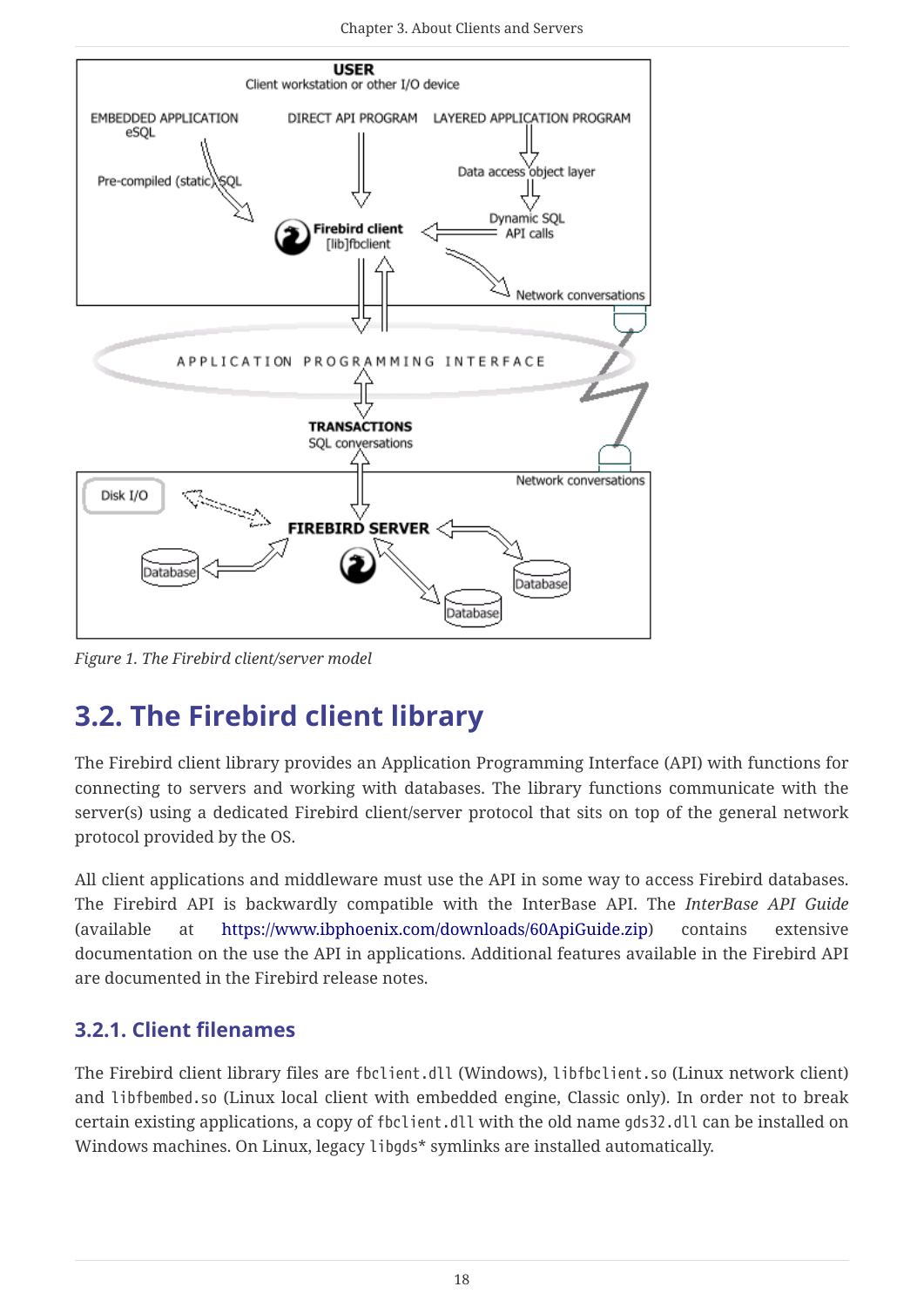## <span id="page-19-0"></span>**3.3. The server**

The Firebird server is a program that runs on a machine with which client workstations can communicate by way of a network. Clients connect to databases physically located on this server host machine. The same machine that hosts the executing Firebird server process must host the Firebird databases in its own storage space. Only the server process has direct, filesystem-level access to the database files. The server is fully network-enabled, serving multiple connections simultaneously, in response to requests from other nodes in the network. If the network runs under TCP/IP protocol, the scope of the network is virtually limitless.

In the Superserver architecture, the server process is multi-threaded. In Classic, a new process is started for each connection.

## <span id="page-19-1"></span>**3.3.1. Server tasks**

The server's job is to

- regulate access by transactions to individual sets of data;
- ensure that each transaction gets and keeps a consistent view of the permanently stored data which it has requested through the client;
- receive requests to modify or delete a row and either:
	- grant a transaction exclusive write access to the row, or
	- deny access if another transaction already has a write pending;
- maintain the statistics for each database;
- maintain and refer to the metadata for each database, in order to manage transactions, data and "house-cleaning".

Clients' requests result in the server performing tasks such as

- creating new databases;
- creating new data structures inside databases;
- validating and compiling source code for procedures;
- searching tables for data matching provided criteria;
- collating, sorting and tabulating sets of data;
- passing sets of data back to the requesting client;
- modifying the values of data;
- inserting new data into tables;
- removing (deleting) data;
- executing compiled procedures;
- routing messages to clients.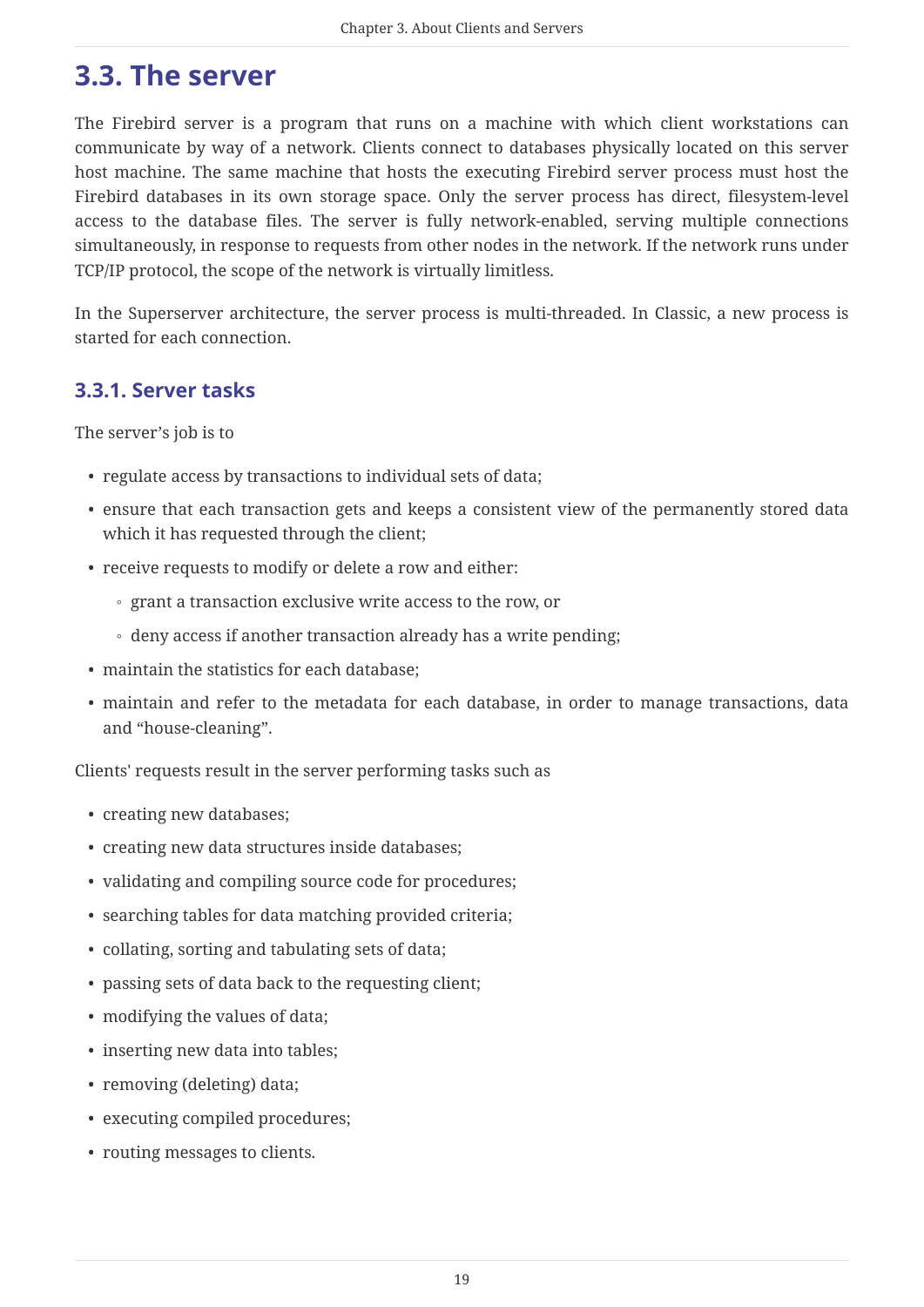## <span id="page-20-0"></span>**3.3.2. Multiple servers**

Starting at version 1.5, you can have multiple Firebird servers running on the same machine. Firebird 1.5 servers can also coexist with a Firebird 1.0 or InterBase server. Some extra configuration steps are required though.

One thing to be aware of is that Firebird 1.5 under Windows needs the CreateInternalWindow configuration parameter to be set to 0 in order to run multiple servers. As a side effect, the local connection protocol is disabled (you can still connect to local databases via localhost though). This limitation no longer exists in Firebird 2, and the CreateInternalWindow parameter has been removed in that version.

## <span id="page-20-1"></span>**3.3.3. Server filenames**

Server binaries on Windows are called fbserver.exe (Superserver) and fb\_inet\_server.exe (Classic). On Linux, the same names are used, but without the .exe extension.

## <span id="page-20-2"></span>**3.4. Client and server combined: Firebird Embedded Server**

## <span id="page-20-3"></span>**3.4.1. Embedded server on Windows**

The Windows *Embedded Server* is a Superserver engine plus client rolled into one library, called fbembed.dll. It is available as a separate download package. The embedded server (introduced with Firebird 1.5) was specifically designed to facilitate deployment of applications that ship with a Firebird server included. Installation is just a matter of unpacking the DLL and a few other files to the desired location. The security database is not used at all: anyone can connect to any database, as long as the user running the application has filesystem-level access rights to the database(s) in question.

You can have multiple embedded servers running at the same time, and you can have multiple apps connecting to the same embedded server. Having a regular server already running isn't a problem either. However, an embedded server locks a database file for its own exclusive use after successful connection. This means that you cannot access the same database from multiple embedded server processes simultaneously (or from any other servers, once an embedded server has locked the file).

The embedded server has no facility to accept any network connections. Only true local access is possible, with a connect string that doesn't contain a host name (not even localhost).

Needless to say, this is not for your regular client-server database usage, as it bypasses a lot of security features. It's using Firebird as a desktop database system.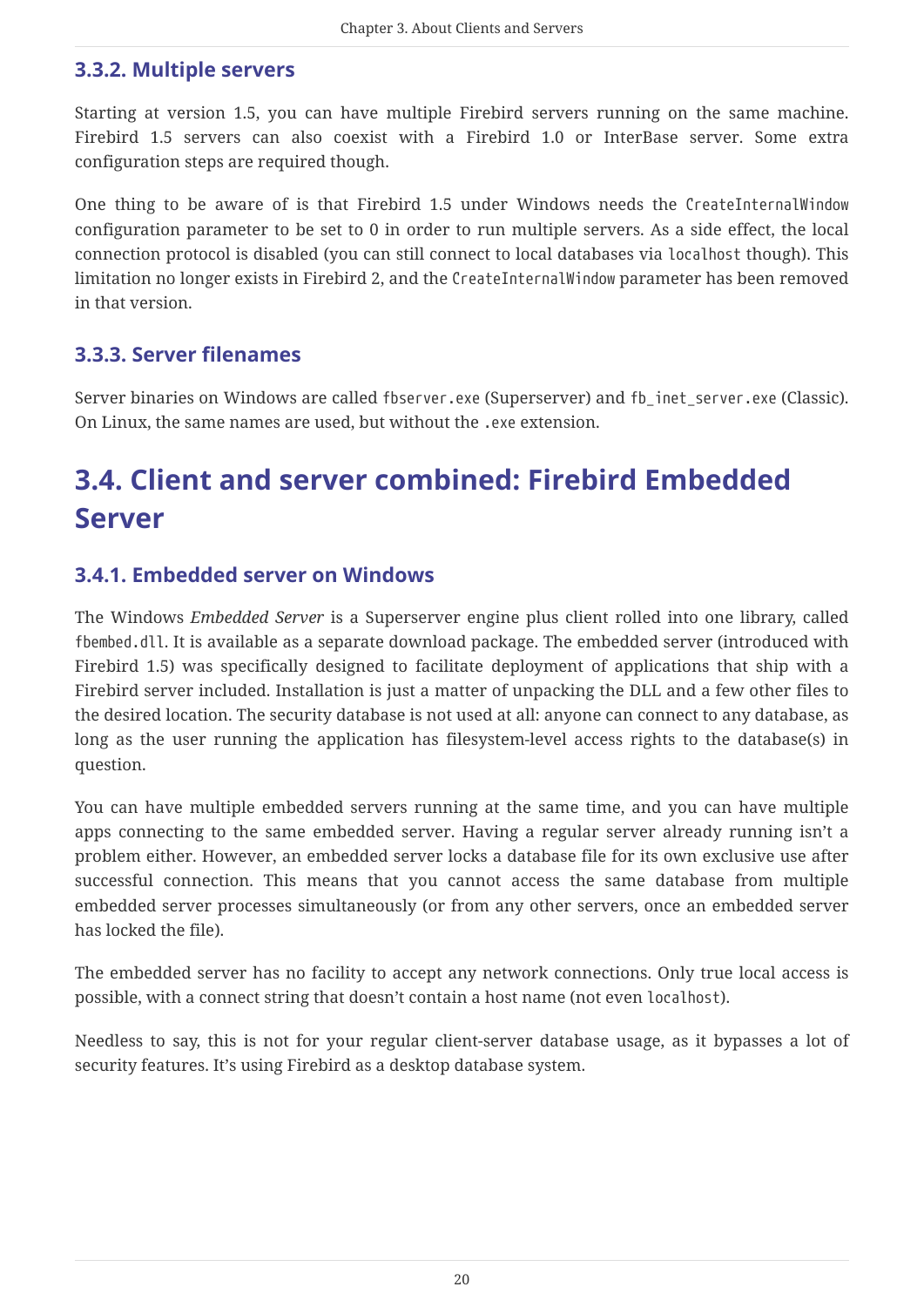A Firebird embedded server DLL can also be used as a network client. That is, if a regular Firebird server is listening for connections on the target computer, you can connect to databases on that system using a network-style connect string like inca:C:\School\Databases\Pupils.fdb.

R)

This also implies that if a regular server is active on your local computer, you can connect to local databases through that regular server with your embedded server as a client using the "localhost:" syntax. This may seem contradictory to what has been said before about the absence of network support, but bear in mind that if you connect to localhost (or any other host), you are not using the embedded *server*; you're only using the *client* part of fbembed.dll to connect to another server. You'll have to provide a valid user name and password for this to work.

## <span id="page-21-0"></span>**3.4.2. Embedded server deployment**

First, download the Embedded server kit from SourceForge. It's typically named Firebirdn.n.n.xxxx\_embed\_win32.zip, with n.n.n.xxxx the Firebird version and build number.

After unzipping, you'll find the embedded server fbembed.dll in the root directory of the package, along with some other files. Additionally, there are three subdirectories doc, intl and udf.

To make your application work with the embedded server:

- 1. Copy fbembed.dll into your application directory. Rename it to fbclient.dll or gds32.dll, depending on what your application expects as a Firebird client filename. Many applications still look for gds32.dll. Firebird command-line tools like isql and gbak — which you can also run against the embedded server — want fbclient.dll. You can also make copies with both names.
- 2. Also copy firebird.msq and ib util.dll to your application directory. Copy aliases.conf if your application uses aliases to connect. The configuration file firebird.conf is only needed if you want to change the Firebird root directory; this will be discussed later.
- 3. For Firebird 2 or higher, copy the icu\*.dll libraries too.
- 4. From the intl and udf directories, copy whatever your application or databases may need to same-named folders under your application directory.
- 5. Now if you run your application it will use the embedded server DLL to connect to any local database you desire, *provided that the Windows user who runs the application has sufficient access rights to the database file(s) in question!* Any combination of user name and password is accepted, as long as neither is an empty string (a space is OK though).

The most important benefit of all this is that you can easily pack the Firebird Embedded files with your application and have them installed or unzipped at your users' computers without having to perform a separate Firebird install there (with all the additional worries of sufficient privileges, possible interference with already present Firebird or InterBase servers, etc. etc.). You can also have several embedded server versions (say 1.5.3 and 2.0) running on the same computer without the need for special configuration steps to keep them out of each other's way.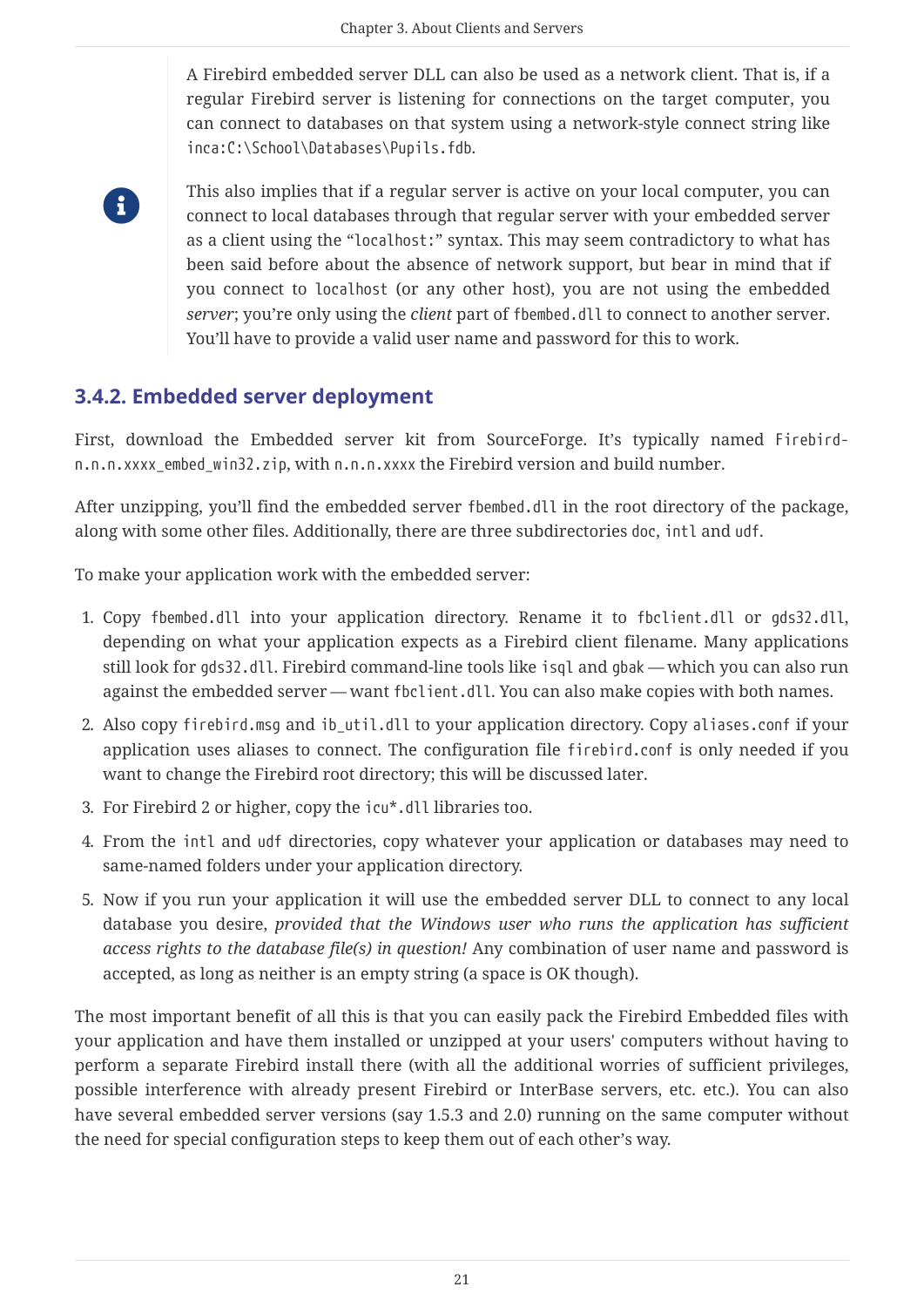

Please note that, even though the security database is bypassed, SQL privileges — specified in the database itself — still apply: if you connect as Firebird user ZIGGY and ZIGGY doesn't have access to table STARDUST, you won't get into that table. This is not as worrying as it seems, because you can connect as any user you like, including SYSDBA, with a dummy password.

### **Placing the Firebird files elsewhere**

By default, Firebird Embedded Server considers the folder that fbembed.dll lives in (under whatever name) as the Firebird root directory. In the setup described above, this is your application directory. You may want to place the Firebird files somewhere else, so as not to clutter your application directory. To do this, you must tell the server where to look for them.

Let's say you want the Firebird files to reside in a folder called  $D$ : \FbEmbedded:

1. Copy firebird.conf to your application directory and edit the RootDirectory parameter like this:

RootDirectory = D:\FbEmbedded

Alternatively, you may set the FIREBIRD environment variable to achieve the same. If both the configuration file parameter and the FIREBIRD envar are present, the latter takes precedence.



The FIREBIRD environment variable will be picked up by every Firebird server on the system (embedded or not) at startup, and override their registry settings and configuration file parameters. So use it with care, if at all.

- 2. Copy/move the following items to D:\FbEmbedded:
	- firebird.msg
	- aliases.conf (if used)
	- the intl and udf subdirs plus contents (in so far as needed)
- 3. The following files however *must* be left in your application's directory:
	- Any and all copies/renames of fbembed.dll
	- firebird.conf
	- ib\_util.dll
	- for Firebird 2 and up: the icu\*.dll libraries

## <span id="page-22-0"></span>**3.4.3. Embedded server on Linux?**

The Linux Classic server comes with a client library called libfbembed.so which is used for local connections. This library contains a full Firebird engine, which explains why it's so much bigger than the Superserver client library. Local connections through this library are part of the user application process, not of a separate server process. Therefore, the user of the library must have filesystem-level access rights to the database — just as with Windows Embedded. So yes, this is a true embedded server.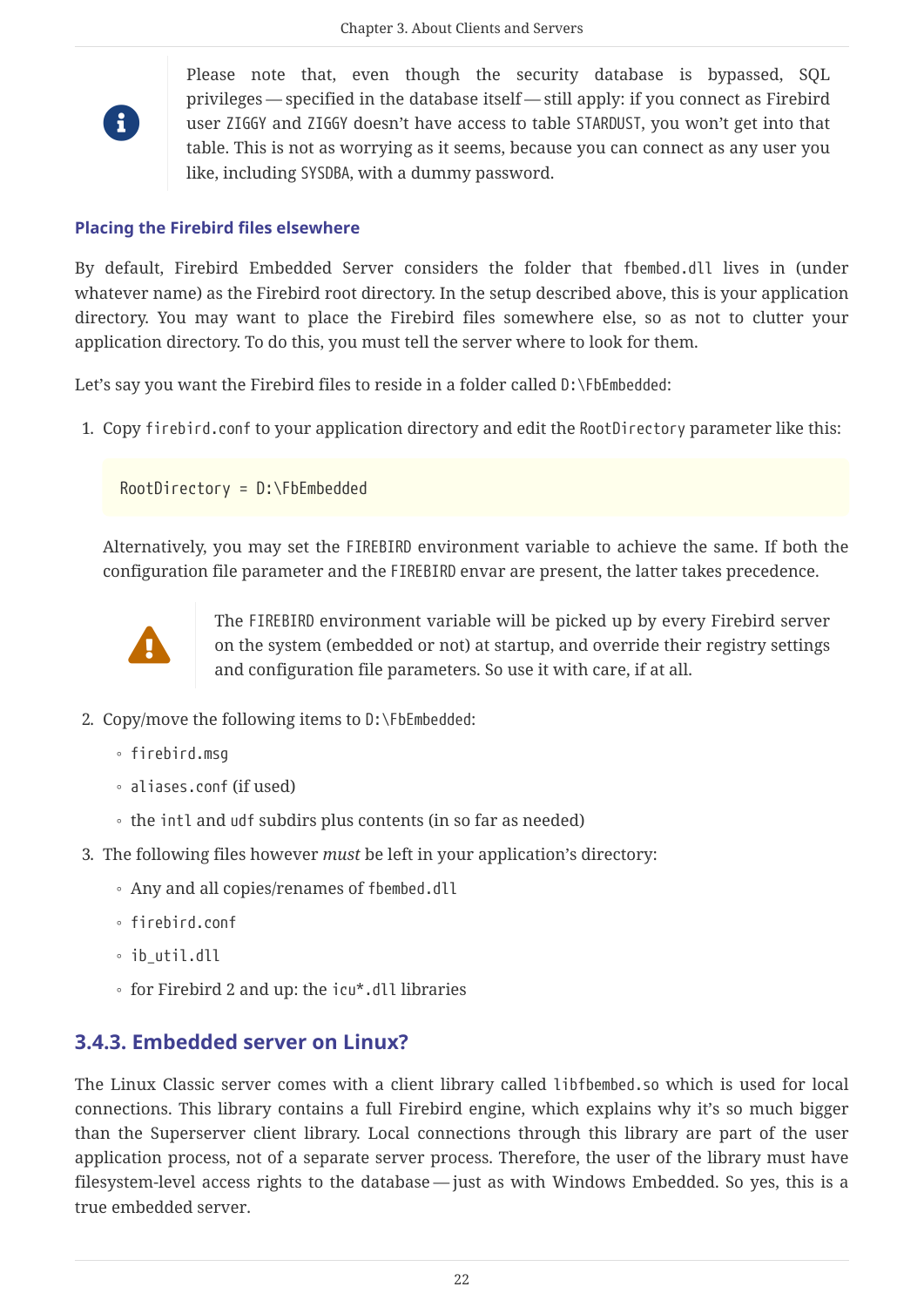There are also some differences. First, Linux Classic doesn't require an exclusive lock on the databases it opens. The database remains accessible from other clients. A further - very important — difference is that Linux Classic validates every login against the security database: no connections with phony user names or passwords here! Finally, you can't just ship libfbembed.so with your application and use it to connect to local databases. Under Linux, you always need a properly installed server, be it Classic or Super.

## <span id="page-23-0"></span>**3.5. Application development**

Once a database has been created and populated, its information can be accessed through a client application. Some applications — such as the Firebird *isql* tool, *EMS SQL Manager*, *IB\_SQL*, *IBAccess*, *Database Workbench*, *FlameRobin* and \_IBOConsole) — provide the capability to query data interactively and to create new metadata.

Any application developed as a user interface to one or more Firebird databases will use the SQL query language, both to define the sets of data that can be stored and to pass requests to the server about rows it wants to update, insert into or delete from. SQL statements also convey the values which the application wants to be applied to those rows.

Firebird implements a set of SQL syntaxes which have a high degree of compliance with the recognised SQL-92 and SQL-99 standards. The Firebird API provides complete structures for packaging SQL statements and the associated parameters, as well as for receiving the results.

## <span id="page-23-1"></span>**3.5.1. Embedded SQL in Firebird applications**

Firebird provides the capability to embed SOL statements in applications written in  $C/C++$  and some other programming languages. The code is then passed through *gpre*, the pre-processor, which substitutes the embedded SQL statements with equivalent host language code that calls functions in Firebird's client API library. The *gpre* pre-processor generates a file that the host language compiler can compile.

A special, extra subset of SQL-like source commands is available for this style of application, which are pre-processed into internal macro calls to the API. Known as Embedded SQL (ESQL), it provides a simpler, high-level language syntax for the programmer, that *gpre* can interpret and re-code according to the more complex structure of the equivalent API calls.



The *InterBase Embedded SQL Guide* ([https://www.ibphoenix.com/downloads/](https://www.ibphoenix.com/downloads/60EmbedSQL.zip) [60EmbedSQL.zip\)](https://www.ibphoenix.com/downloads/60EmbedSQL.zip) provides extensive documentation on this subject.

## <span id="page-23-2"></span>**3.5.2. Predefined vs. dynamic queries**

Some queries have to be run in exactly the same form every time they are needed. Queries like this are good candidates for embedding in the host language and pre-processing by *gpre*. The preprocessor turns them into API function calls, giving a somewhat better performance than SQL that has to be interpreted at runtime.

But many applications need to build queries that are at least partially dependent on information provided by the user — freely entered in a text box, or selected from a list of options. This is called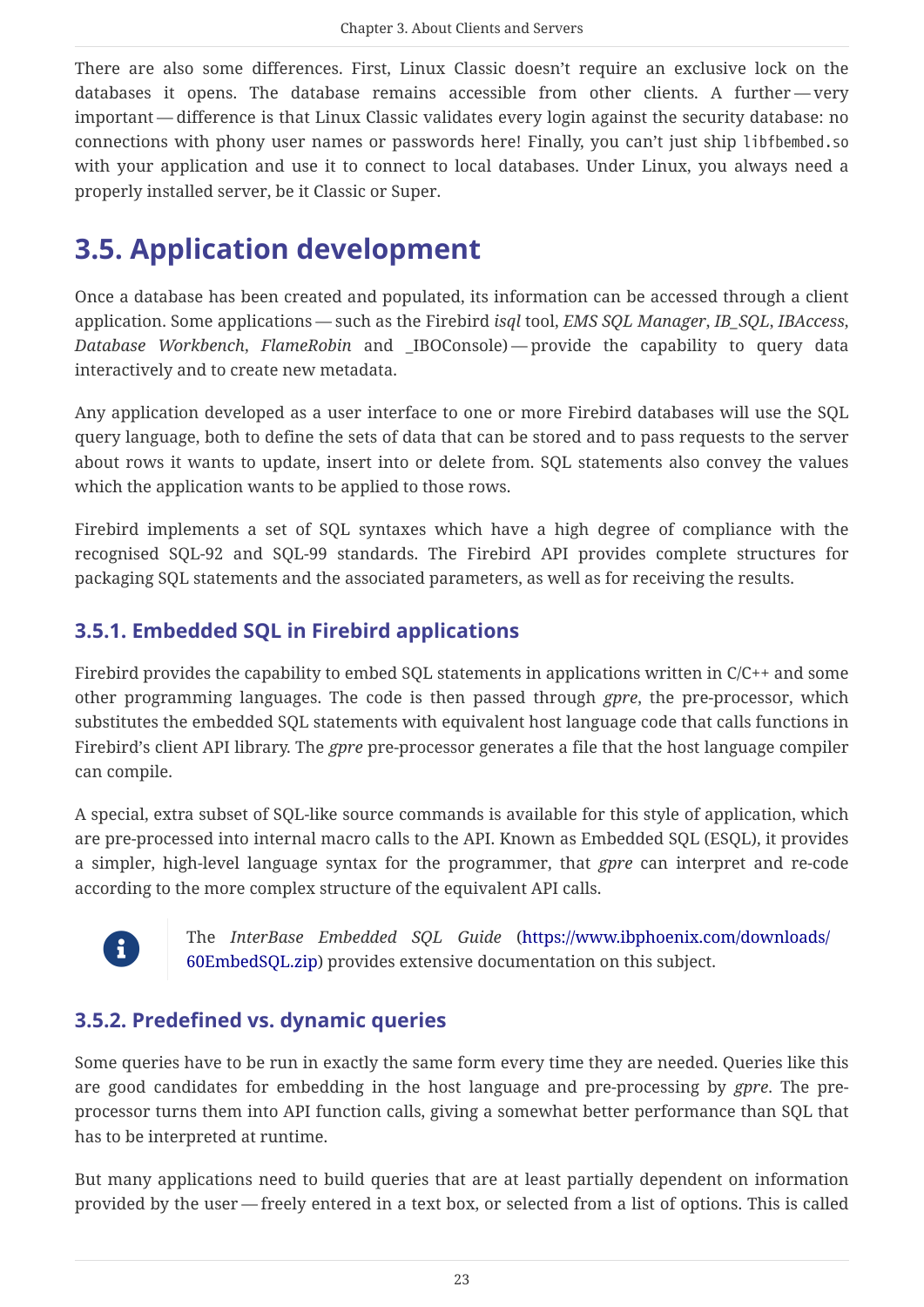*Dynamic SQL* or *DSQL*; that is, SQL code whose form is not (or not exactly) known at design time. DSQL can be embedded and preprocessed too, but some additional requirements and restrictions apply. More on this — again — in the *InterBase Embedded SQL Guide*.

Delphi and C++ data access components provide properties and methods to analyse and parse DSQL request statements and manage the results passed back. Applications that use ODBC or other generic interfaces always work with DSQL statements, even if the user doesn't always see them. Query-by-example and other visual query tools for instance provide the user with a convenient, easy to use, and often "SQL-free" interface to extract, modify or delete data from the database. Yet the underlying code translates the user's input into DSQL statements, which are subsequently passed to the ODBC (or other) layer.

Component interfaces provide methods and properties for building and preparing SQL template statements, allowing you to use placeholders for value criteria. At run-time, the application supplies input parameters of the appropriate data type to complete the statement. Provision is made also for retrieving output parameters from statements that return results after they are executed.



Of course the use of data access components isn't limited to dynamic SQL. You can also store static SQL strings — known at design time — in them.

## <span id="page-24-0"></span>**3.5.3. RAD environments and component suites**

With the rise of rapid application development (RAD) tools in the past decade, the encapsulation of the API functions in suites of components presents a variety of attractive application development options for Firebird developers.

## **The Borland Database Engine (BDE)**

Borland markets "enterprise versions" of a number of integrated development tools — Delphi, Kylix, C++Builder, JBuilder and some older products — which can use the proprietary Borland Database Engine and native SQL Links InterBase drivers as a "black box" middleware layer to make InterBase and, latterly, Firebird databases behave like desktop databases. BDE version 5.2 and its associated InterBase driver, which first shipped with Delphi 6E, supports both Firebird and InterBase version 6, although it has known bugs affecting the Dialect 3 date and time data types.

Because the BDE's purpose is to surface a generic, database-vendor-independent, client-centered data access layer to the IDE tools, it flattens out the differences between a wide range of different database systems. Hence, it limits the capability of applications to exploit the best features of Firebird, particularly multiple transactions per connection, control of transaction aging and concurrency control.

The BDE can be useful where you need to develop an application that might be used with a choice of back-ends, of which Firebird is only one. Be warned however that people have reported problems with Firebird database access via the BDE, and these are likely to increase in number and severity as Firebird continues to move further away from InterBase.

## **SQLDirect**

SQLDirect is a shareware, lightweight replacement for the BDE. It supports Firebird at least up to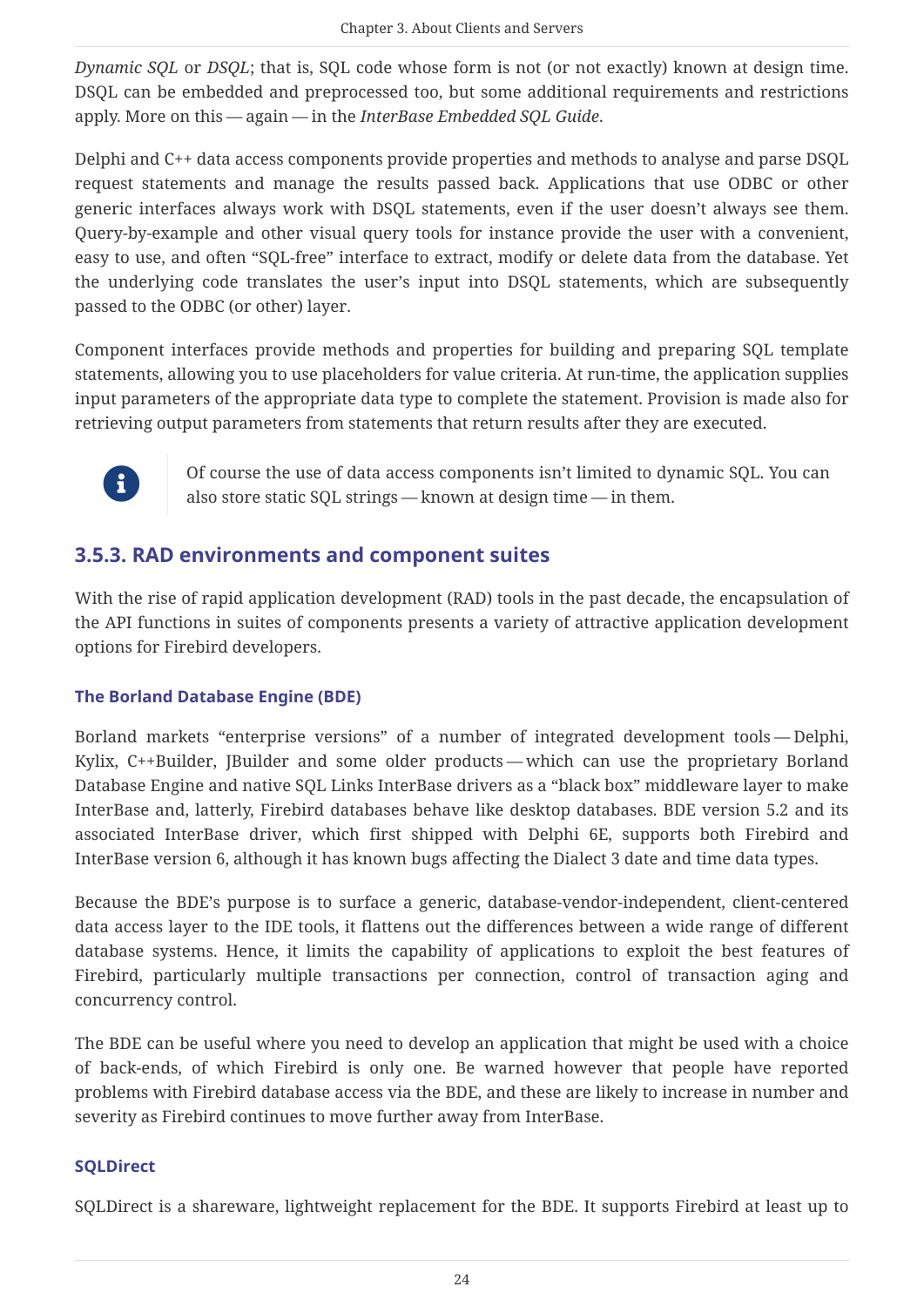and including version 1.5. Visit <http://www.sqldirect-soft.com>for more information and free trial versions.

### **DBExpress and Datasnap**

DBExpress and Datasnap were introduced in later versions of the Borland tools to provide alternative generic interfaces to databases. They replace the BDE by moving its functionality into expanded native drivers for supported databases. Like the BDE, they do not support multiple concurrent transactions. They are of especial use where a data interface is required that is independent of the idiosyncrasies of different database management systems. The InterBase native drivers should provide adequate support for Firebird databases where optimising client/server performance is not high among the objectives.

### **Direct-to-API Components**

In response to the shortcomings of the BDE, a number of component suites have become available for Delphi and Borland C++Builder that bypass the BDE layer completely and encapsulate the Firebird API directly:

#### **IBObjects**

IB Objects is a rich set of visual and non-visual database components that has been stable since 1997. It offers two BDE-free suites for data access; one compatible with the native Delphi and C++ Builder TDatasource and visual controls, the other completely independent of the Delphi data access architecture and supplied with its own visual controls.

#### <http://www.ibobjects.com>

#### **FIBPlus**

FIBPlus is another well-known and stable suite for Delphi and BCB. Developed from Gregory Deatz's FreeIBComponents suite, it offers a connectivity based on TDataset. It doesn't include any visual components, but it can work perfectly together with the Borland visual database classes, as well as with third-party visual data-aware components.

## <http://www.devrace.com/en/fibplus/>

#### **ZeosLib**

ZeosLib is a set of free, open-source database connectivity components for Delphi, FreePascal/Lazarus, Kylix and C++ Builder. It supports a number of database systems, including Firebird. Because the ZeosLib components are based on TDataset, you can use them together with the Borland visual database controls.

#### <http://www.zeoslib.net/>

#### **IBX (InterBase Express)**

IBX was also developed from the FreeIBComponents. Its TDataset-based data access components were purchased for developing as a proprietary product by Borland. Components encapsulating the new Services API were added. It was left unfinished in 1999. The IBX source code was opened under the InterBase Public License in 2000 and it continues to be developed as an open source project. Borland distributes versions of IBX with some Delphi, Kylix and C++ Builder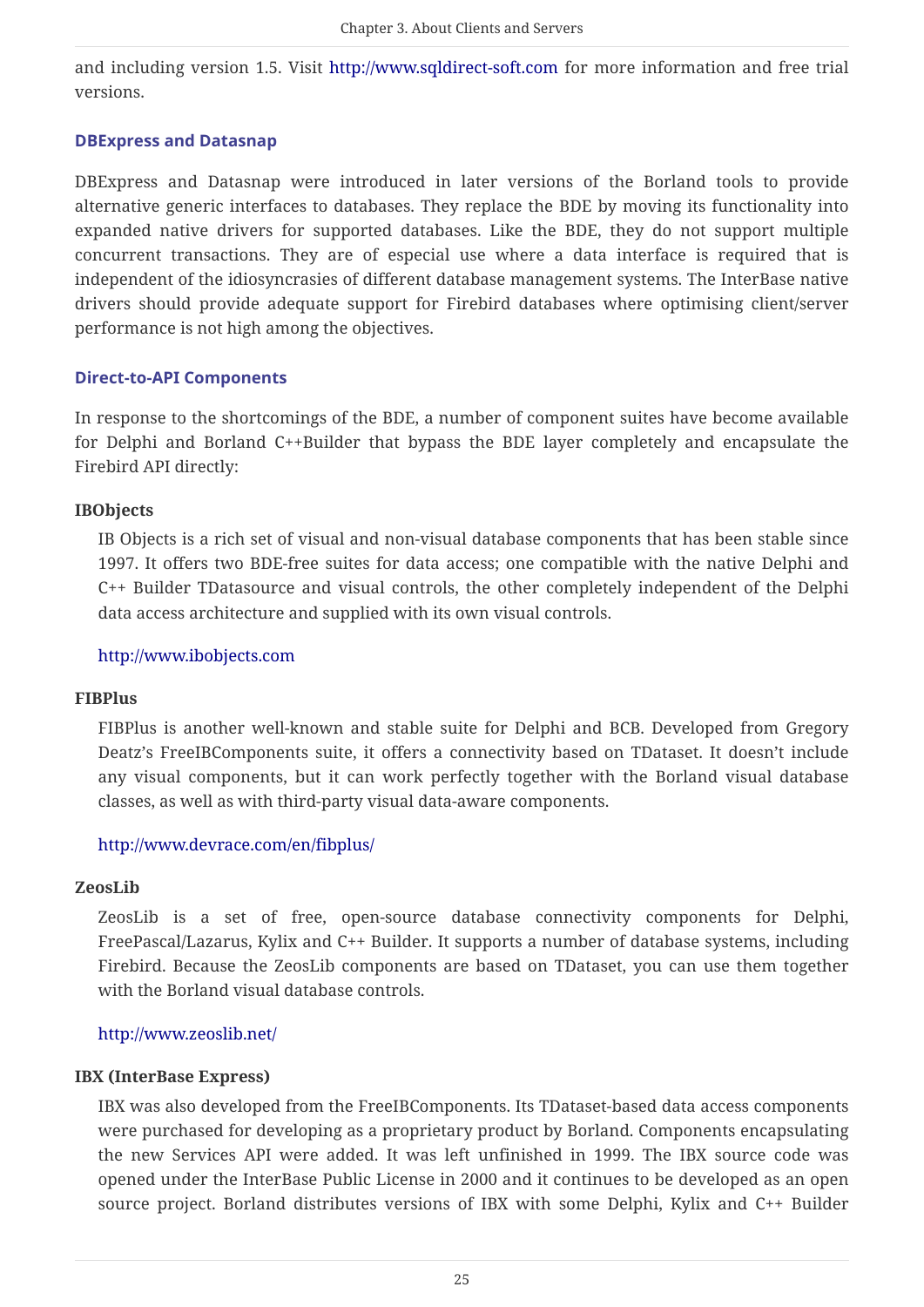versions.



Since InterBase and Firebird are diverging more and more, and Borland has (quite understandably) no intention to keep IBX Firebird-compatible, you should probably *not* use it with Firebird versions 1.5 and higher (although most features will still be supported).

#### **UIB (Unified InterBase)**

This is a set of non-visual components for Delphi, BCB, Kylix, Lazarus and FPC, supporting Firebird, InterBase and Yaffil. A ready-to-use SQL monitor (Windows only) is also available:

## <http://www.progdigy.com/modules.php?name=UIB>

The UIB components are also contained in the JEDI Visual Component Library (JVCL):

<http://homepages.borland.com/jedi/jvcl/>

Both UIB and the JVCL are freely available open-source products.

## <span id="page-26-0"></span>**3.5.4. Other connectivity components and drivers**

## **Microsoft "open connectivity"**

Third-party ODBC and OLE-DB drivers are available for Windows programmers using Microsoft and other vendors' programming tools. The Firebird ODBC driver development page is at <https://firebirdsql.org/en/odbc-driver/>.

## **Java**

A pure Java Type 4 JDBC driver called Jaybird is developed within the Firebird project. Jaybird is compliant with both the new JCA standard for application server connections to enterprise information systems and the established JDBC standard.



Firebird has abandoned re-implementation of the Borland InterClient and Interserver platform-independent client layers.

Official documentation and download links for Jaybird are at<https://firebirdsql.org/en/jdbc-driver/>.

#### **.NET**

The Firebird ADO.NET Data Provider, developed as a Firebird subproject, re-implements the client API functions in C#. Consequently, .NET developers only need the data provider to talk to a Firebird server; there's no need to install a regular Firebird client. Home page: [https://firebirdsql.org/en/net](https://firebirdsql.org/en/net-provider/)[provider/](https://firebirdsql.org/en/net-provider/).

## <span id="page-26-1"></span>**3.5.5. API applications**

The Firebird client program supports two discrete application programming interface (API) modules. The most important is the core API, through which all database work is performed. A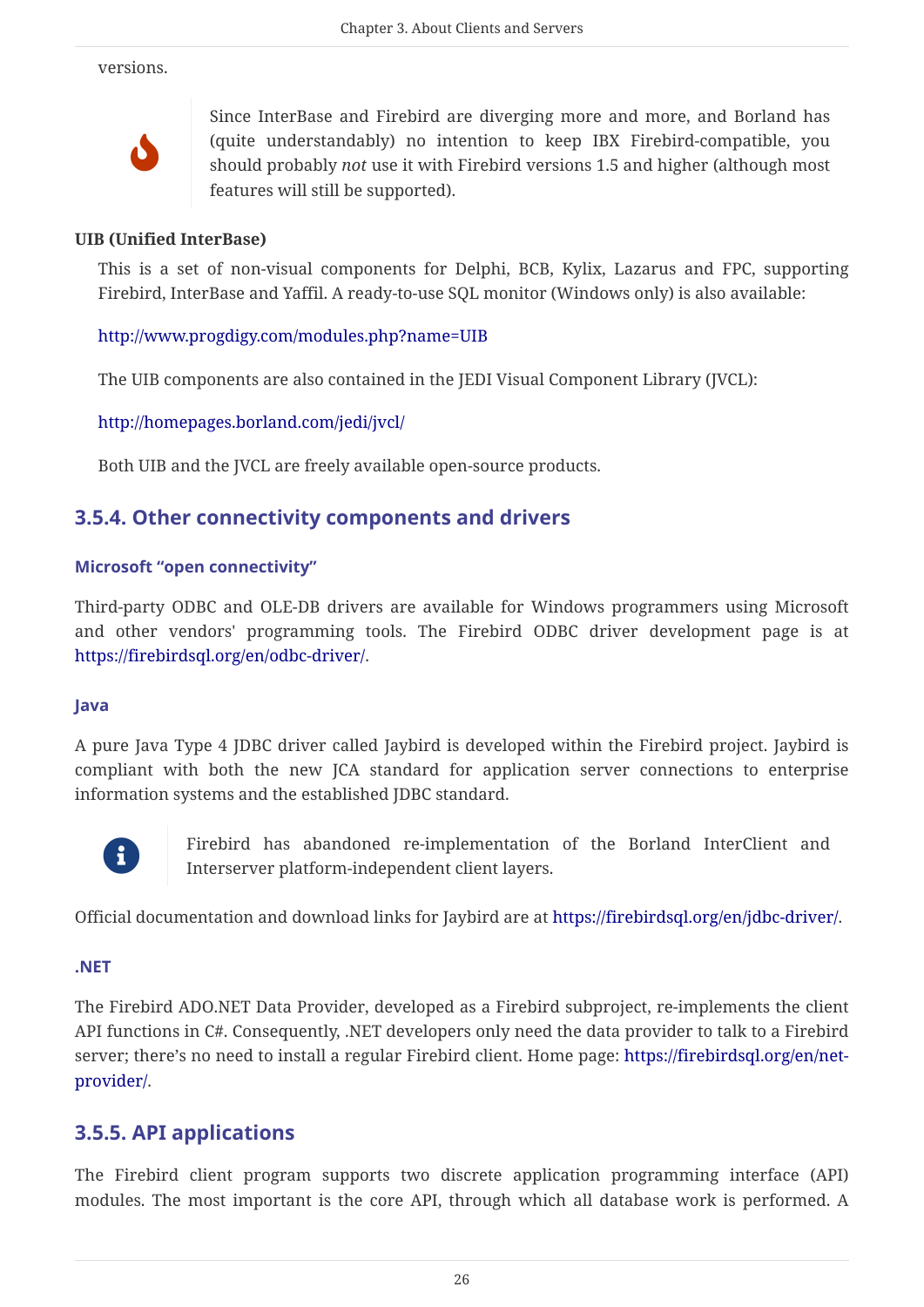much smaller API module, the Services API, provides functions for accessing various command-line and other utilities from application programs. Developers can write high-level programming or script language applications that populate the data structures and call the API functions directly.

## **The Firebird core API**

Programmers who want to use the core API have to write code for allocating and populating the data structures that provide the communication layer between the client library and the server. Interactive SQL clients, component interfaces and embedded SQL "hide" these structures from the programmer by encapsulating them in their own higher level interfaces. Writing code that calls the API functions directly can be more powerful and flexible, with the following benefits:

- Memory allocation control
- No precompiling necessary
- Access to transaction handles and options
- Full access to error messages

## **Core API function categories**

Based on their operation targets, we can divide the API functions into the following categories:

- Database connection control
- Transaction control
- Statement execution
- Blob functions
- Array functions
- Security functions
- Informational functions
- Type conversions

## **The Services API**

The opened InterBase 6.0 code from which Firebird was developed surfaced for the first time an application programming interface (API) providing a function call interface to certain server activities such as backup/restore, statistics and user management. Many of these calls provide programming interfaces to the code in the command-line tools. A few lower-level server functions are included as well, some of which overlap functions already available in the core API.



Before Firebird 1.5, the Services API was only available with Firebird Superserver. Support for the entire Services API in Classic Server versions was completed in Firebird 1.5.1.

Borland's InterBase Express (IBX) components include a subset — known as the Service components — encapsulating access to services API calls from some versions of their Delphi, Kylix and C++Builder development environments. Be aware however that IBX does not officially support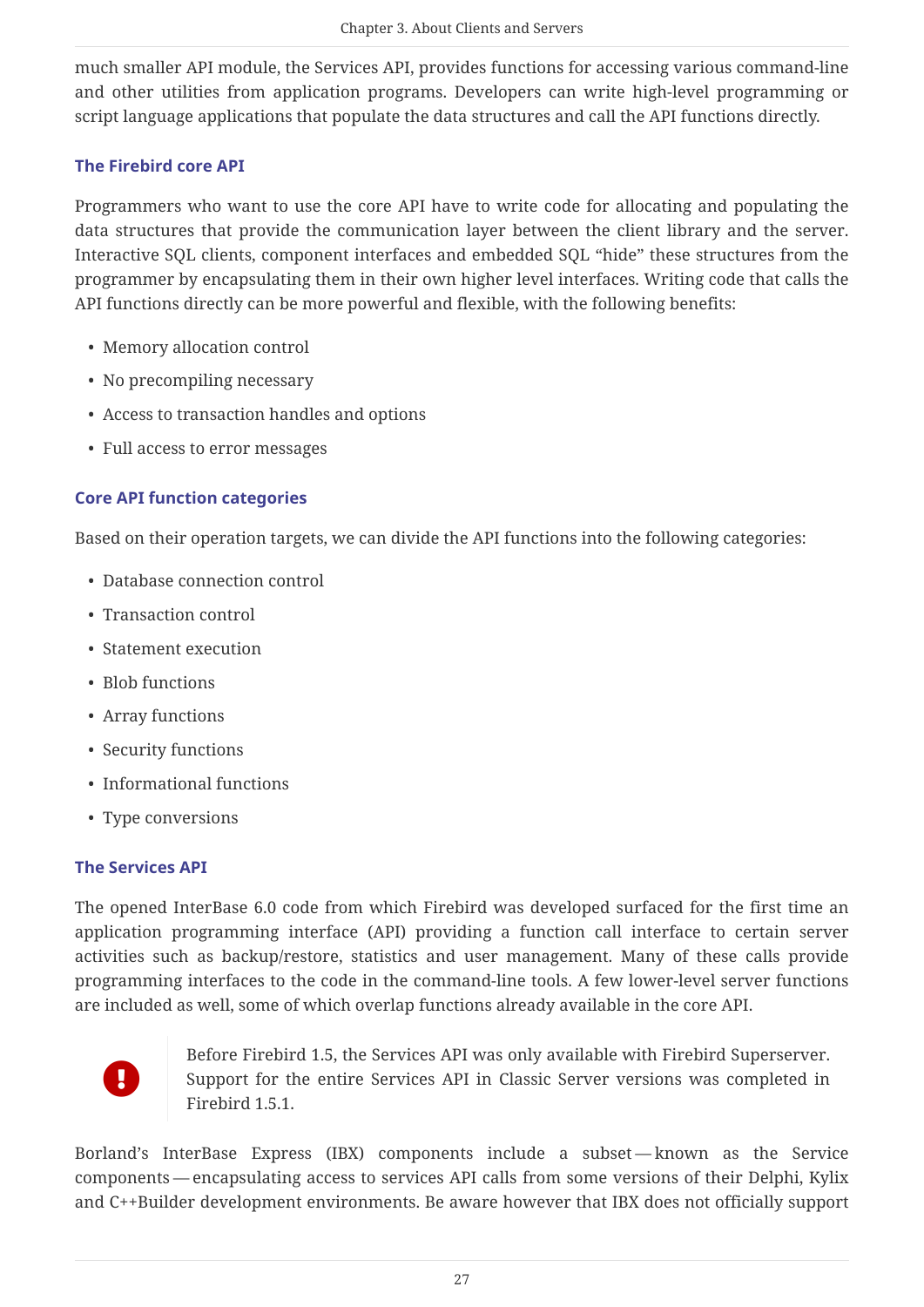Firebird. The higher your Firebird version, the more chance of incompatibilities and errors if you use IBX.

### **IBPP**

IBPP is a C++ interface to the Firebird API. It is a class library written in "pure" C++ and hence not dependent on any specific programming environment, component set or even OS. You can use it anywhere you want Firebird connectivity in your C++ programs.

IBPP was created and is maintained independently of the Firebird project. It is available for free and comes with its own very liberal license. The IBPP home page is at [http://www.ibpp.org.](http://www.ibpp.org)

## <span id="page-28-0"></span>**3.6. Server-side programming**

Among Firebird's powerful features for dynamic client/server application programming is its capability to precompile source code on the server, storing the object code right inside the database in most cases. Such procedures and functions are executed completely on the server, optionally returning values or data sets to the client application. Firebird provides three styles of server-side programming capability: stored procedures, triggers and user-defined functions (UDFs).

## <span id="page-28-1"></span>**3.6.1. Stored procedures**

Firebird's procedural language (PSQL) implements extensions to its SQL language, providing conditional logic, flow control structures, exception handling (both built-in and user-defined), local variables, an event mechanism and the capability to accept input arguments of almost any type supported by Firebird. It implements a powerful flow control structure for processing cursors which can output a dataset directly to client memory without the need to create temporary tables. Such procedures are called from the client with a SELECT statement and are known to developers as *selectable stored procedures*. Procedures that don't return a dataset (although they may return result variables) are called *executable stored procedures*; they are called with EXECUTE PROCEDURE.

Stored procedures can call other stored procedures and can be recursive. All stored procedure execution, including selection of data sets from procedures and embedded calls to other procedures, is under the control of the single transaction that calls it. Accordingly, the work of a stored procedure call will be cancelled totally if the client rolls back the transaction.

## <span id="page-28-2"></span>**3.6.2. Triggers**

Triggers are special procedures created for specific tables, for automatic execution during the process of committing DML work to the server. Any table can have any number of triggers to be executed before or after inserts, updates and deletions. Execution order is determined by a position parameter in the trigger's declaration. Triggers have some PSQL extensions not available to regular stored procedures or to dynamic SQL, most notably the context variables OLD and NEW which, when prefixed to a column identifier, provide references to the existing and requested new values of the column. Triggers can call stored procedures, but not other triggers.

Work performed by triggers will be rolled back if the transaction that prompted them is rolled back.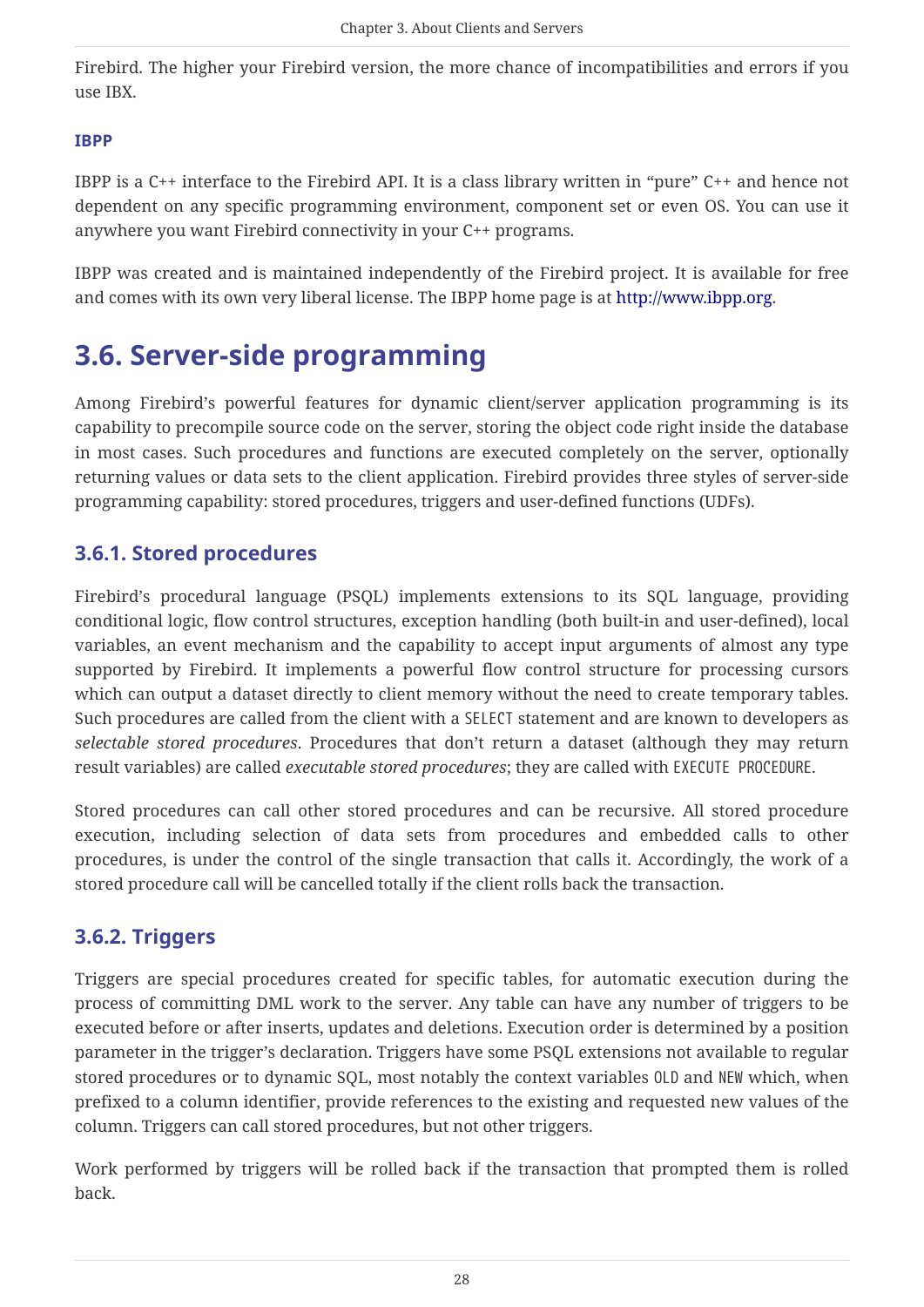## <span id="page-29-0"></span>**3.6.3. PSQL limitations**

Stored procedures and triggers cannot start transactions, since they are under transaction control themselves.

PSQL does not allow the execution of DDL (Data Definition Language) statements: it is strictly meant to operate on *data*, not on the structure of your database. Although you can circumvent this limitation with the EXECUTE STATEMENT syntax introduced in Firebird 1.5, it is generally considered unwise to do so. (Just because we give you a spade, it doesn't mean that you have to dig your own grave.)

## <span id="page-29-1"></span>**3.6.4. User-defined functions**

By design, in order to preserve its small footprint, Firebird comes with a very modest arsenal of internally-defined (native) data transformation functions. Developers can write their own very precise functions in familiar host-language code such as C/C++, Pascal or Object Pascal to accept arguments and return a single result. Once an external function — UDF — is declared to a database, it becomes available as a valid SQL function to applications, stored procedures and triggers.

Firebird supplies two libraries of ready-to-use UDFs: ib\_udf and fbudf. Firebird looks for UDF libraries in its own UDF subdirectory or in other directories specified in the Firebird configuration file. In Firebird 1.5 and upward this is done with the UDFAccess parameter; in earlier versions with external\_function\_directory.



In versions prior to 1.5 the fbudf library is only available on Windows.

## <span id="page-29-2"></span>**3.7. Multi-database applications**

Firebird applications can work with several databases at the same time through the client library — something that not all relational database systems allow. Tables from separate databases cannot be joined to return linked sets, but cursors can be used to combine information.

If consistency across database boundaries is required, Firebird can manage output sets from querying multiple databases inside a single transaction. Firebird implements automatic two-phase commit when data changes occur, to ensure that changes cannot be committed in one database if changes in another database, within the same transaction context, are rolled back or lost through a network failure.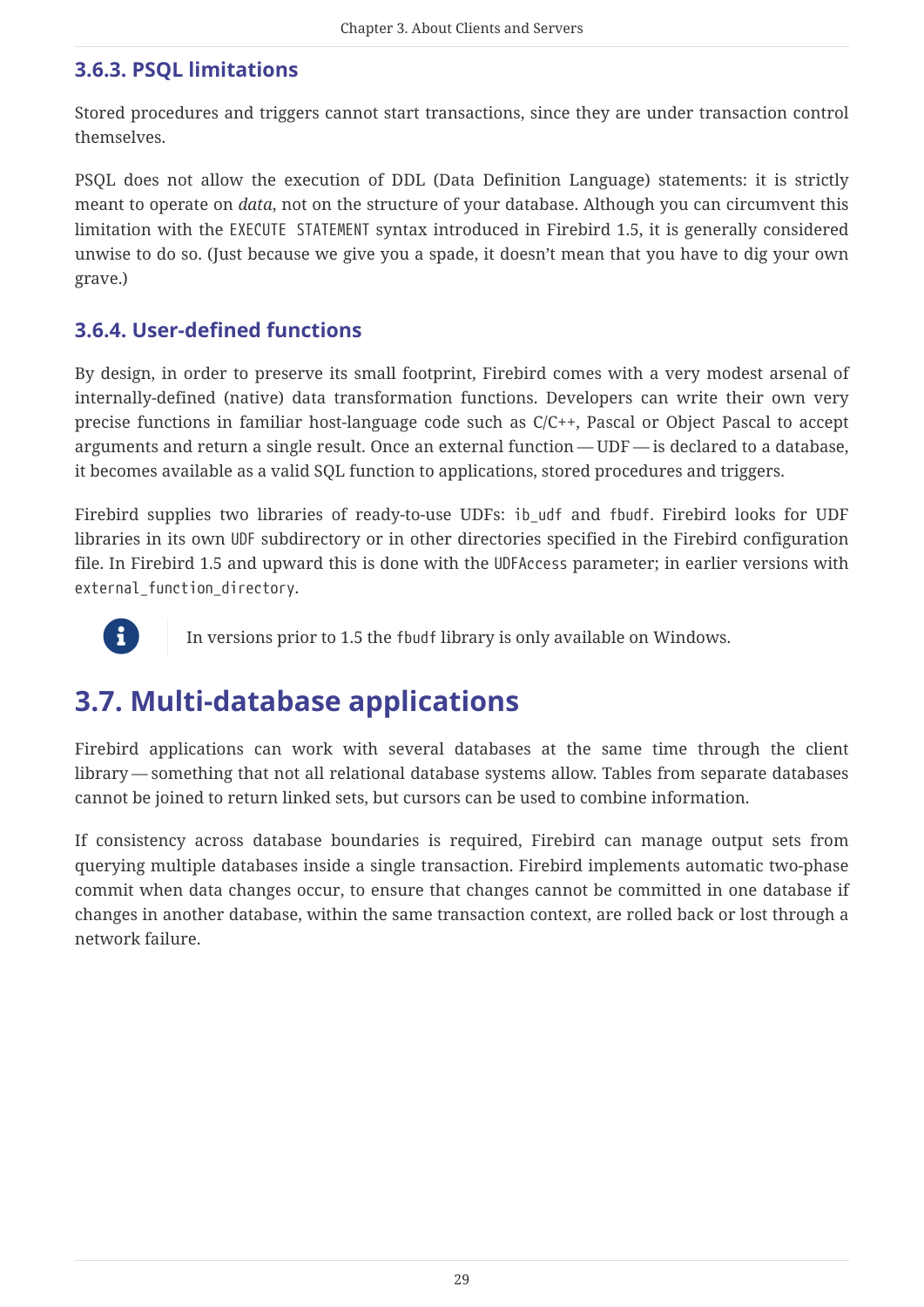# <span id="page-30-0"></span>**Appendix A: Document history**

The exact file history is recorded in the firebird-documentation git repository; see <https://github.com/FirebirdSQL/firebird-documentation>

## **Revision History**

| 0.0          | 2002                | IB<br>$\mathbf{P}$ | Written and published by IBPhoenix.                                                                                                                                                                                                                                                                                                                                                                                                                                                                                                                                                                                |
|--------------|---------------------|--------------------|--------------------------------------------------------------------------------------------------------------------------------------------------------------------------------------------------------------------------------------------------------------------------------------------------------------------------------------------------------------------------------------------------------------------------------------------------------------------------------------------------------------------------------------------------------------------------------------------------------------------|
| 1.0          | 2005                | IB<br>$\mathbf{P}$ | Donated to Firebird Project by IBPhoenix.                                                                                                                                                                                                                                                                                                                                                                                                                                                                                                                                                                          |
| 2.0          | 12 Nov<br>2006      |                    | PV Preface added.                                                                                                                                                                                                                                                                                                                                                                                                                                                                                                                                                                                                  |
|              |                     |                    | About Firebird: Updated to 1.5 and 2.0. Rewrote/corrected/extended a number<br>of sections. Added section on Foundation. Introduced Embedded Server.<br>Introduced aliases and (other) security features. Introduced nbackup.<br>Introduced Services Manager + API. Added rows Availability, Local access on<br>Windows, Multiprocessor support, Services Manager + API, Guardian on<br>Windows and Guardian on Linux to the Classic-Super table. Added same-<br>named sections to the Classic-Super discussion following the table. Explained<br>bulkiness of Linux Classic client. Added note on AMD processors. |
|              |                     |                    | About Clients and Servers: Updated to 1.5 and 2.0. Rewrote/corrected/extended<br>a number of sections. Added sections on client filenames, multiple servers<br>and server filenames. Added major section on embedded servers. Introduced<br>SQLDirect. Warned against use of IBX with higher Firebird versions.<br>Introduced UIB and JVCL. Introduced .NET data provider. Introduced IBPP.<br>Explained the concept of executable stored procedures. Added section on<br>PSQL limitations.                                                                                                                        |
|              |                     |                    | Document History added.                                                                                                                                                                                                                                                                                                                                                                                                                                                                                                                                                                                            |
|              |                     |                    | License Notice added.                                                                                                                                                                                                                                                                                                                                                                                                                                                                                                                                                                                              |
| $\mathbf{1}$ | 2.0. 31 Dec<br>2006 |                    | PV About this book :: More documentation: Changed text and hyperlink.                                                                                                                                                                                                                                                                                                                                                                                                                                                                                                                                              |
|              |                     |                    | About Firebird: Changed title of memory requirements table.                                                                                                                                                                                                                                                                                                                                                                                                                                                                                                                                                        |
|              |                     |                    | About Clients and Servers: Added ZeosLib to Direct-to-API Components<br>section.                                                                                                                                                                                                                                                                                                                                                                                                                                                                                                                                   |
|              |                     |                    | Gave all tables and figures an ID to make their URLs persistent across builds.                                                                                                                                                                                                                                                                                                                                                                                                                                                                                                                                     |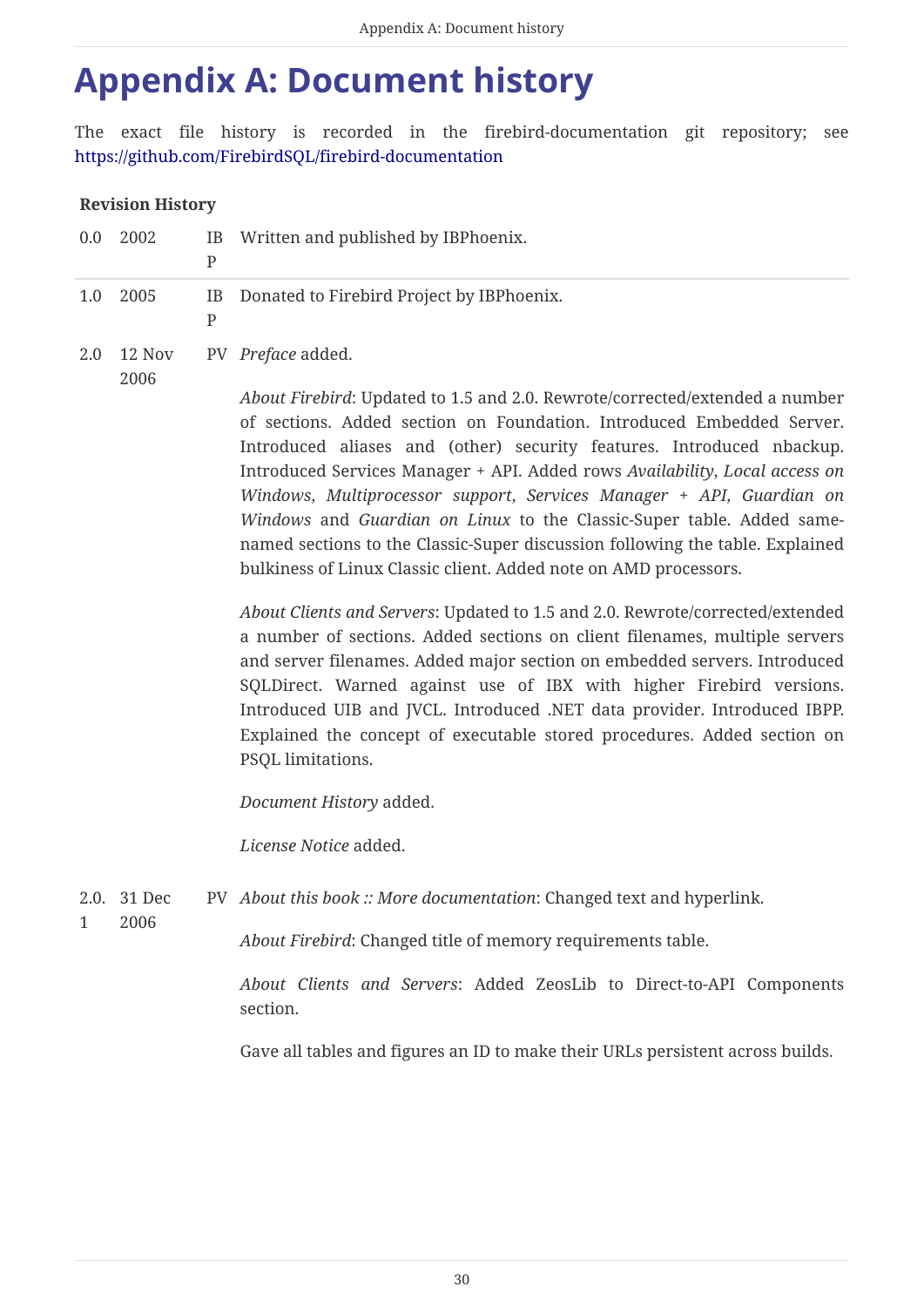### **Revision History**

2.0. 16 Jul 2 2007 PV *About this book :: Summary of features*: Gave table a "keep-together=auto" PI, necessary with FOP 0.93+

> *About Clients and Servers :: Client and server combined: Firebird Embedded Server*: Added titleabbrev. Also corrected the first Note, which incorrectly stated that Fb2's fbembed.dll can't be used as a network client (altered 1st sentence, dropped last). Put "localhost:" in a quote in that same note.

*License notice*: Updated copyright year.

- 2.0. 12 Jul M Conversion to AsciiDoc, minor copy-editing, fixed some (but not all) broken
- 2 2020 R links